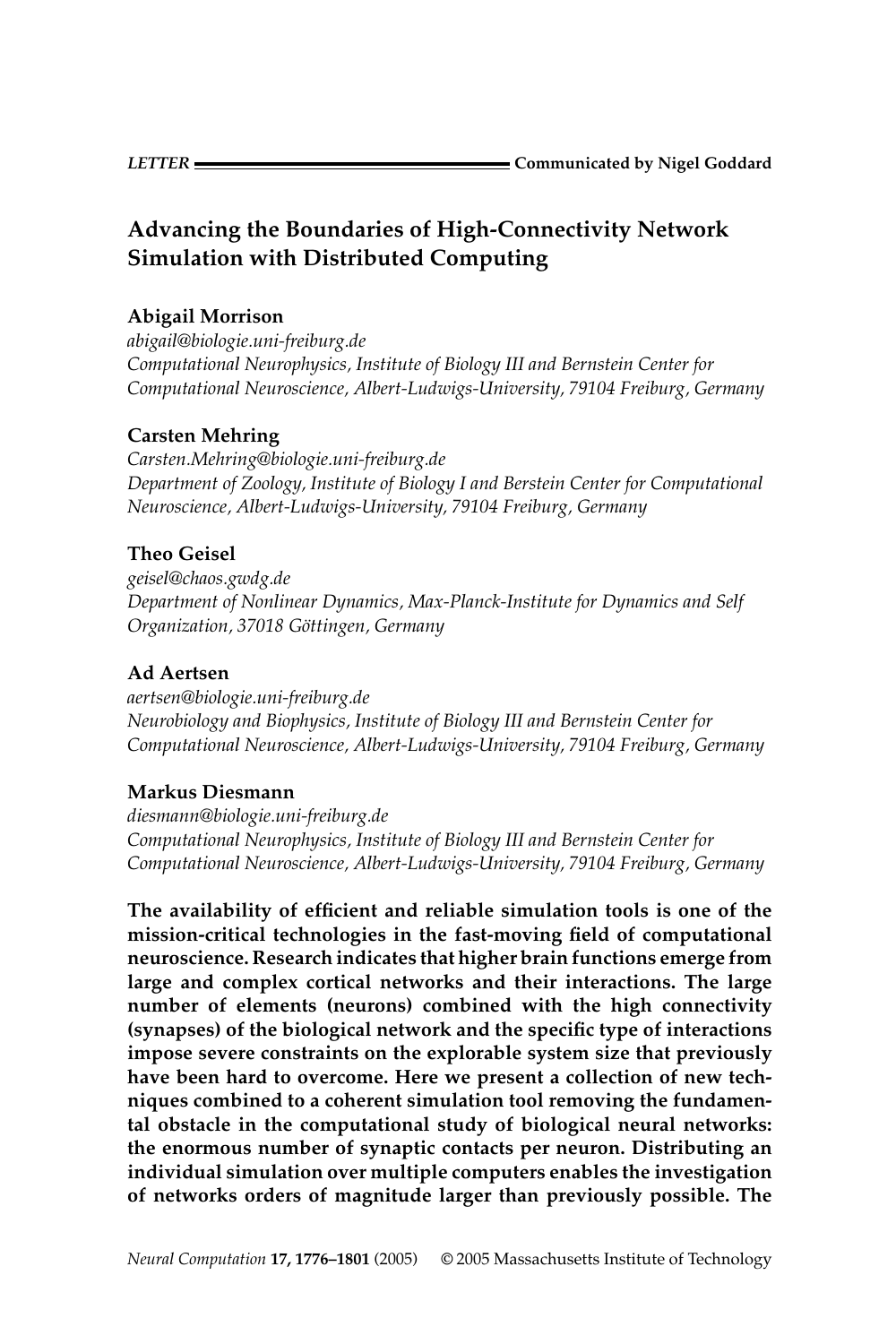**software scales excellently on a wide range of tested hardware, so it can be used in an interactive and iterative fashion for the development of ideas, and results can be produced quickly even for very large networks. In contrast to earlier approaches, a wide class of neuron models and synaptic dynamics can be represented.**

### **1 Introduction**

It has long been pointed out (Hebb, 1949; Braitenberg, 1978) that cortical processing is most likely carried out by large ensembles (assemblies) of nerve cells, whereby the membership of neurons in various assemblies is exhibited through the complex correlation structure of their spike trains (von der Malsburg, 1981, 1986; Abeles, 1982, 1991; Palm, 1990; Aertsen, Gerstein, Habib, & Palm, 1989; Gerstein, Bedenbaugh, & Aertsen, 1989; Singer, 1993, 1999). Theoretical studies (Shadlen & Newsome, 1998; Diesmann, Gewaltig, & Aertsen, 1999; Salinas & Sejnowski, 2000; Kuhn, Aertsen, & Rotter, 2003) have demonstrated that the cortical neuron is indeed sensitive to the higherorder correlation structure of their input. With the experimental technology for multiple-single unit recordings becoming routinely available for animals involved in behavioral tasks, appropriate network models need to be constructed to interpret the results.

Due to the nonlinear and stochastic nature of neural systems, simulations have become a research tool of major importance in the developing field of computational neuroscience (Dayan & Abbott, 2001; Koch, 1999; Koch & Segev, 1989). A number of simulation tools have been developed (Genesis: Bower & Beeman, 1997; Neuron: Hines & Carnevale, 1997; XPP: Ermentrout, 2002) and are in widespread use. They are general purpose in the sense that they maintain a layer of abstraction between the neuron model to be simulated and the machinery implementing the network interaction; that is, they are not neuron or network model specific. The primary focus of these tools is small networks of detailed neuron models. One exception is SpikeNET (Delorme & Thorpe, 2003), which is specialized for a specific class of large networks of spiking neurons.

A major barrier in the simulation of mammalian cortical networks has been the large number of inputs (afferents) a single neuron receives. Assuming a biologically realistic level of connectivity, each neuron should have of the order of  $10<sup>4</sup>$  afferents. In order to ensure that the network is sufficiently sparse, a connection probability of 0.1 should be assumed, resulting in a minimal network size of  $10<sup>5</sup>$  neurons, corresponding to roughly a cubic millimeter of cortex (Braitenberg & Schüz, 1998). Such a network contains of the order of  $10<sup>9</sup>$  synapses and has proved to be beyond the memory capacity of the computers available to many researchers. Furthermore, even given a computer with sufficient memory resources, the amount of time required to construct and simulate such networks and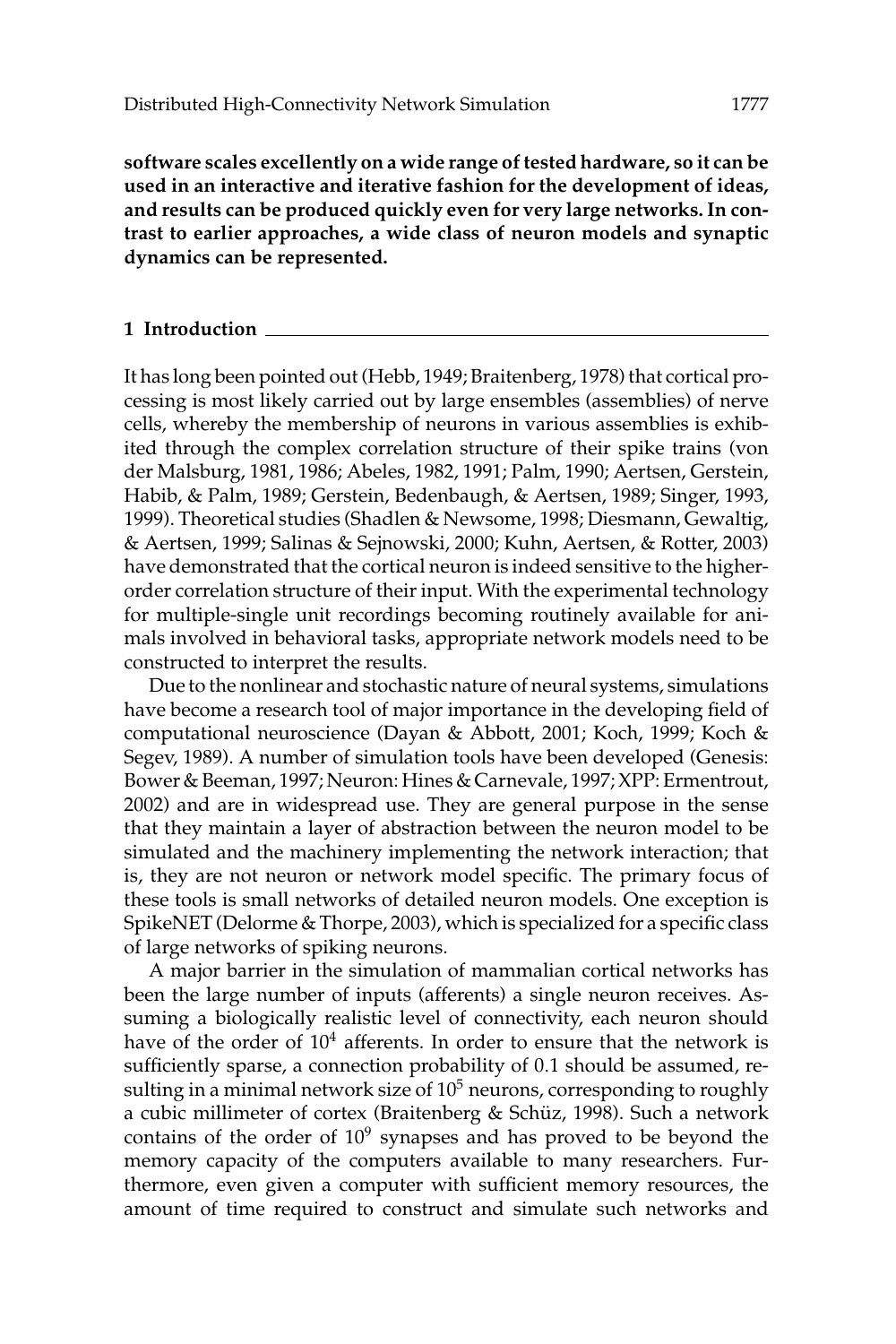perform reasonable parameter scans is not conducive to rapid scientific progress.

Faced with these problems, many researchers have opted to use scaled networks, in which the connection probability remains constant and the synaptic weights are scaled in some manner with the inverse of the total number of connections a neuron receives. This approach is not without its risks; although the mean or, alternatively, the standard deviation of the subthreshold activity can be held constant, this is not true for correlations and combinatorial measures. Furthermore, in such networks, the memory requirement increases quadratically with the number of neurons. Clearly, these disadvantages hold only until the minimal network size is attained, at which point synaptic scaling need no longer be applied and memory requirements increase only linearly with increasing network size.

In this letter, we describe without reference to a particular implementation language how distributed computing (i.e., simultaneous execution on multiple processors, where the addressable memory of one processor is not visible to the others) can be used to acquire the memory resources to surpass the threshold of  $10<sup>5</sup>$  neurons and reach a simulation speed suitable for practical work.

To our knowledge, this is the first description of a general-purpose simulation scheme that allows the routine investigation of networks of spiking neurons with biologically realistic levels of connectivity. Our design consists of a highly efficient distributed algorithm, based on the serial (i.e., running on one processor) simulation kernel first described in Diesmann, Gewaltig, and Aertsen (1995). Despite the use of a distributed algorithm, a serial interface is presented to the researcher. In addition to the increases in network size and simulation speed enabled by our approach, a key feature of our design is its flexibility due to object orientation (the implementation language being C++; Stroustrup, 1997). Recent advances in simulation technique have tended to focus on current-based integrate-and-fire point neurons (Mattia & Del Giudice, 2000; Lee & Farhat, 2001; Reutimann, Giugliano, & Fusi, 2003); using our technology, the researcher is not bound by any of these restrictions and can just as easily use conductance-based neurons (e.g., Chance, Abbott, & Reyes, 2002; Destexhe, Rudolph, & Pare, 2003; Kuhn, Aertsen, & Rotter, 2004), non-integrate-and-fire models (Hawkes, 1971), simple compartmentbased models (Larkum, Zhu, & Sakmann, 2001; Kumar, Kremkow, Rotter, & Aertsen, 2004), or implement a neuron model of his or her own. Whereas complex compartmental models could theoretically be implemented, there is no support for generating them as in Neuron (Hines & Carnevale, 1997) or Genesis (Bower & Beeman, 1997), and so such models remain out of the reach of the current version. The main constraint is the restriction to the class of neuron models where the interaction between neurons is noninstantaneous (finite delays) and mediated by point events (spikes). Similarly, a large range of synaptic dynamics can be employed, and a network may be entirely heterogeneous in terms of the neuron and synapse models used.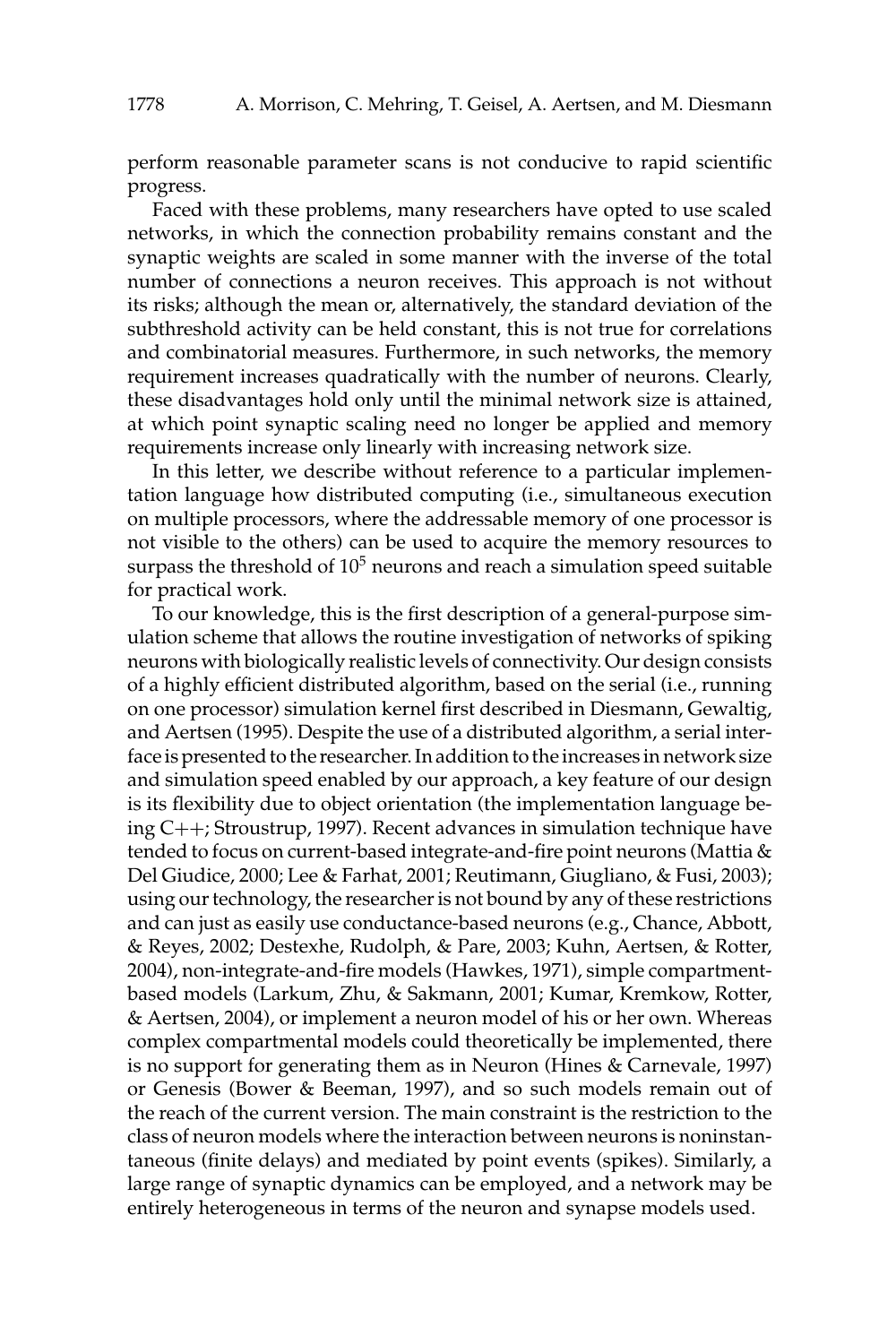In section 2, we describe the representation and construction of a network, including compression techniques. On this basis, we explain the distributed algorithm for solving the dynamics in section 3. After a brief discussion of the treatment of pseudorandom numbers in section 4, we provide benchmarks for our simulation technology in section 5 using relevant simulation examples and hardware, demonstrating its excellent scalability with respect to number of processors, network activity, and network size on computer clusters and parallel computers (for the purpose of this article, we reserve the term *parallel computer* for shared memory architectures). Section 6 summarizes the key concepts of our simulation scheme and discusses our approach in the light of future directions of neuroscience research and upcoming computer architectures.

Source code detail is out of the scope of this letter, as is simulation infrastructure such as writing data to files. In the following, the term *machine* refers to one processor, addressing memory that is assumed to be invisible by other machines. Thus, a computer with two processors and shared memory would be regarded as two machines. The term *list* is taken in its intuitive meaning of a sequential ordering, which need not necessarily be implemented as the data structure known as *list* (Aho, Hopcroft, & Ullman, 1983).

The research on a distributed simulation kernel described in this article is a module in our long-term collaborative project to provide the technology for neural systems simulations (Diesmann & Gewaltig, 2002). The application of the technology described here has already enabled interesting insights into the nature of cortical dynamics (Mehring, Hehl, Kubo, Diesmann, & Aertsen, 2003; Aviel, Mehring, Abeles, & Horn, 2003; Tetzlaff, Morrison, Geisel, & Diesmann, 2004).

Preliminary results have been presented in abstract form (Morrison et al., 2003).

#### **2 Representation of Network Structure**

**2.1 A Generic Network.** Consider a generic network of spiking point model neurons. In order to represent this, it is helpful to consider the synapses as being separate entities from the neurons. If a synapse is triggered by a spike from its presynaptic neuron, it transmits this information in the form of an event with weight *w* and delay *d* to its postsynaptic neuron. Each neuron is assigned a unique index, and we say that the synapse that transmits a spike from neuron *i* to neuron *j* is an axonal synapse of *i* but a dendritic synapse of *j*. Thus, for a serial algorithm, a list of neurons, each possessing a list of its axonal synapses, whereby each synapse contains the index of its postsynaptic neuron, would suffice to represent the network structure completely. This is analogous to the adjacency lists commonly used to represent graphs (Gross & Yellen, 1999) and is illustrated in Figure 1. Inorder to allow maximum flexibility in the structure and heterogeneity of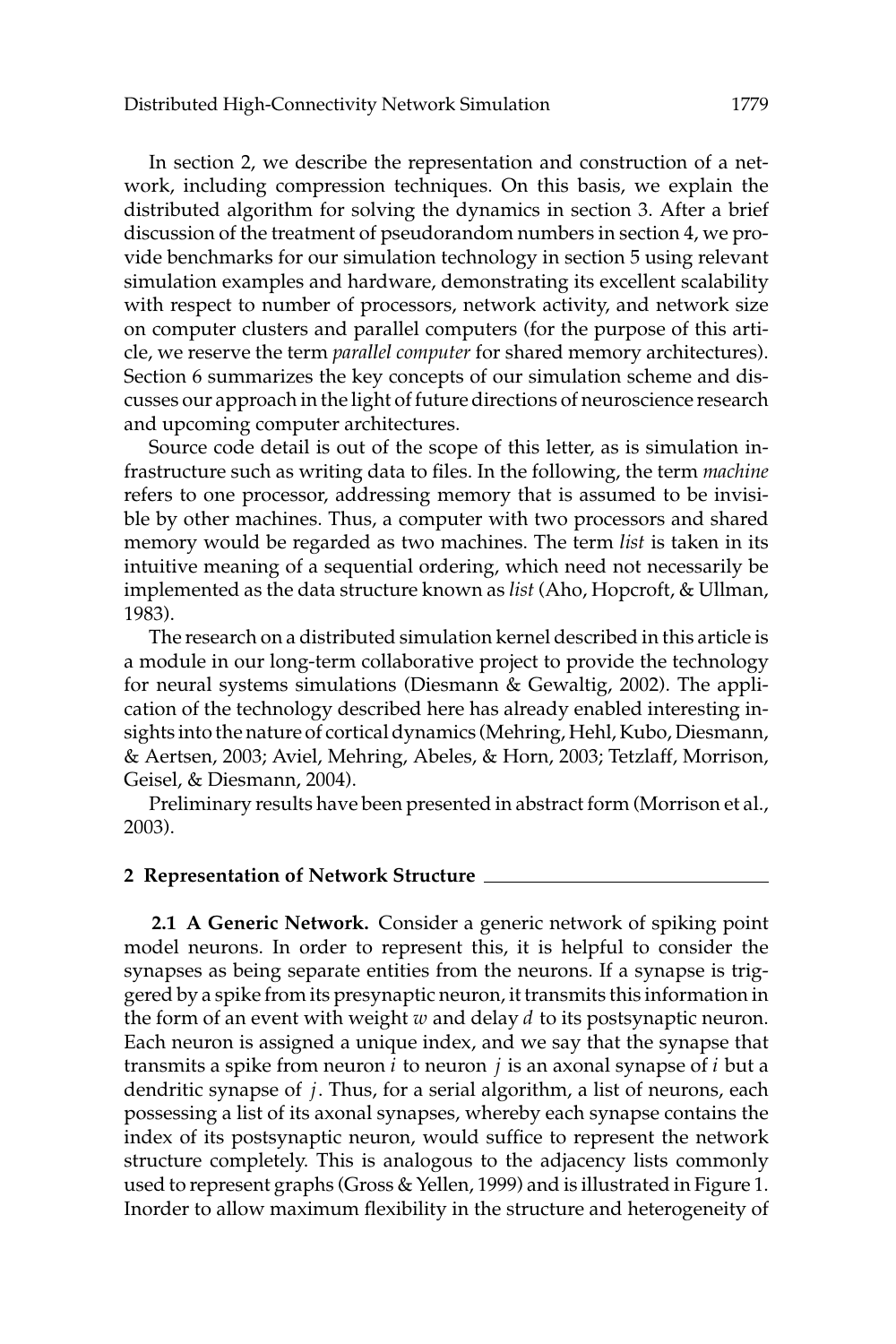

Figure 1: Data structures for a serial simulation scheme. The network comprises *N* uniquely indexed neurons (left column), and each neuron is assigned a list of axonal synapses (right column). Each neuron contains its own state variables, as does each synapse (illustrated by close-up). In addition, each synapse contains the index of its postsynaptic neuron.

the networks that can be simulated, an object-oriented approach is highly advantageous, in which each individual neuron and synapse maintains its own parameters, as depicted in the close-up in Figure 1, and performs its own dynamics rather than being subject to a global algorithm.

For a distributed algorithm, matters are somewhat more complicated. The most obvious requirement for distributing a simulation is that the neurons are distributed. The simplest possible load balancing is to assign an equal number of neurons to each machine. As there may be different neuron models with different associated computational costs in the network, this assignment is performed using a modulo operation, so that contiguous blocks of neurons (the most intuitive way of defining neuron populations) are dealt out among all the machines, resulting in a good estimate of the fairest load distribution. For simplicity, here and in the remainder of the article, we ignore this assignment and assume that neurons 1 to *N*/*m*, where *m* is the number of machines, are located on the first machine, neurons  $N/m + 1$  to  $2N/m$  on the second machine, and so on. Clearly, the synapses must also be distributed. We distribute the axonal synapses of each neuron as follows: on each machine, there are *N* lists of synapses, one for each neuron in the network. A synapse from neuron *i* to neuron *j* is stored in the *i*th list on the machine owning neuron *j*. Alternatively, from a biological point of view, we say the axon of a neuron is distributed, but its dendrite is local, as anticipated in Mattia and Del Giudice (2000). This seems less intuitive than distributing the dendrite and keeping the axon local, but confers a considerable advantage in communication costs, as discussed in section 3.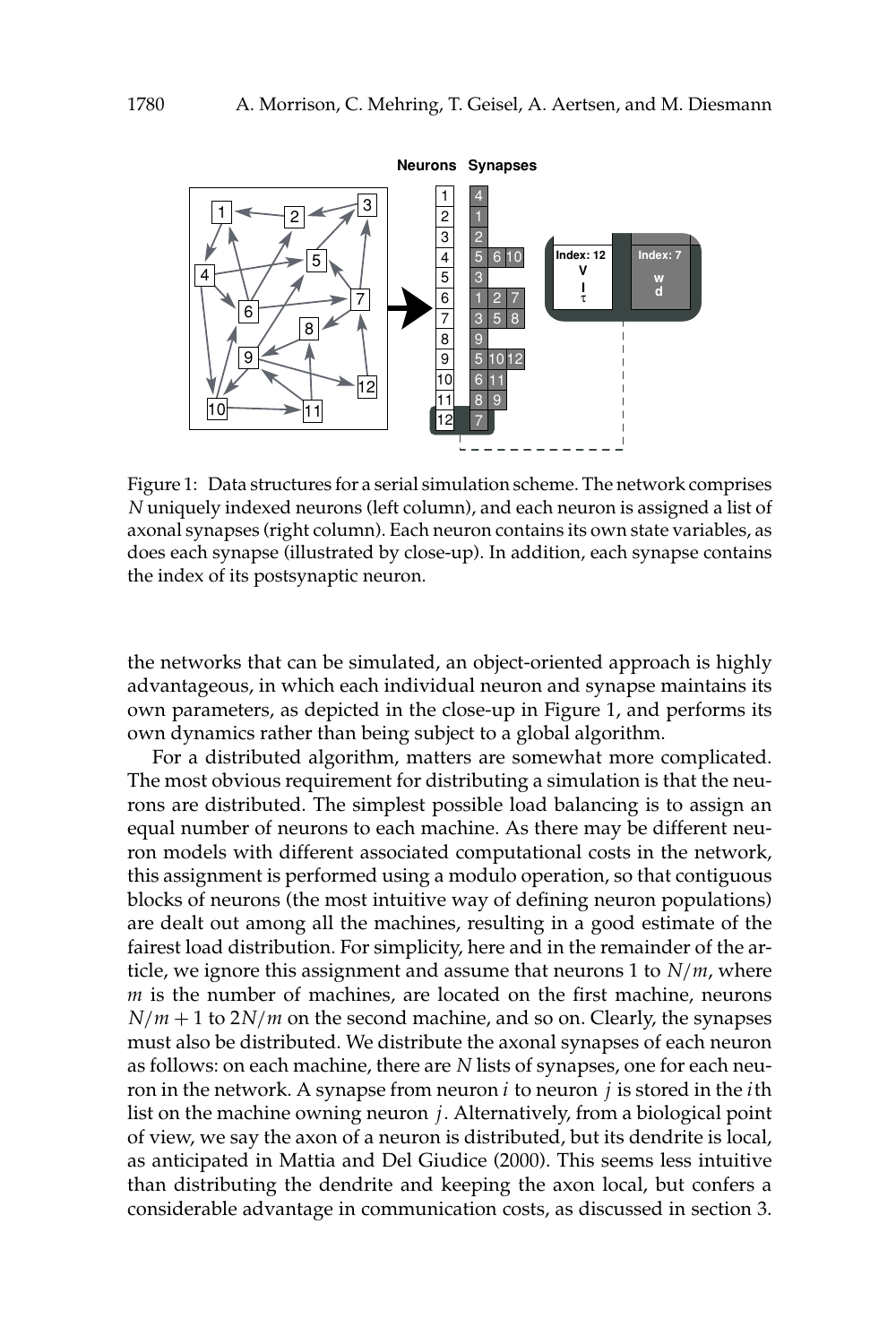

Figure 2: Data structures for a distributed simulation scheme. As an example, the network shown in Figure 1 is distributed (top) over two machines. Each machine (bottom panels) contains *N*/2 neurons (center column) and *N* lists of synapses (left column), one list for each neuron in the network. All synapses in the *i*th list are synapses from neuron *i* to neurons on the local machine. The dashed arrows indicate connections that cross machine boundaries. In addition to the data structures required for the serial algorithm (see Figure 1), each neuron is assigned a list of machines (right column). The machine list for neuron *i* specifies all the machines on which neuron *i* has targets (i.e., all machines where the *i*th synapse list is not empty).

Instead of a list of axonal synapses, each neuron is assigned a list of the machines on which it has targets; that is, the machine list for *i* contains exactly those machines on which the *i*th synapse list is not empty. This scheme is depicted in Figure 2.

Further network elements not shown in Figure 2 include neuron input devices such as current generators and observation devices such as membrane potential recorders and spike detectors, which interact with any or all of the local neurons.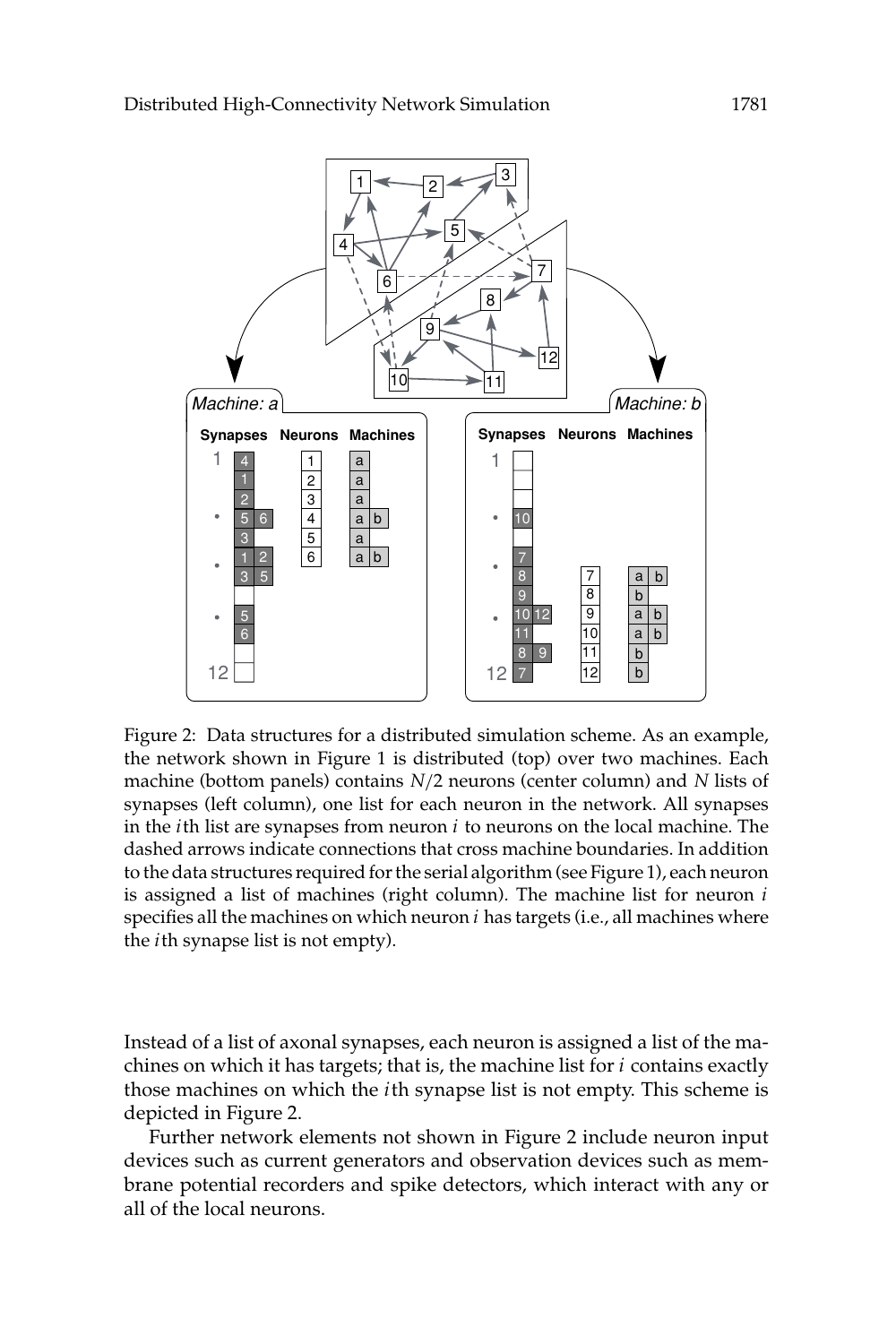**2.2 Network Construction.** As the synapses are represented on the same machine as their postsynaptic neuron, the network must also be connected from the postsynaptic side: for each neuron, its afferent neurons must be specified and a synapse added to the local synapse list of each of those neurons. Once the inputs for each neuron have been established, one *complete exchange* between the machines (see section 3.4) suffices to propagate the connectivity information necessary to construct the machine list for each neuron. Constructing the network is therefore a fully parallelizable activity that results in a near-linear speed-up (see Figure 7). This is an important feature of our technology, as without parallelization, the wiring of a network can account for a large fraction of the total run time, especially as biological levels of connectivity are approached. Despite the highly parallel nature of the construction, the user needs no knowledge about the location of the neurons and can specify connections as if it were a serial application. On the most basic level, a command  $Connect(i, j)$  is ignored almost instantaneously on all machines except the one owning neuron *j*. For higherlevel connection commands, such as one for connecting a random network, we make use of the fact that a machine can determine at the beginning of such a routine which neurons belong to it. The desired method can then be applied to all neurons within the appropriate bounds without having to check ownership of each neuron, thus achieving an even higher degree of code parallelization.

**2.3 Network Compression.** Simulations of large biological neural networks are by their very nature highly consumptive of memory. Although the emphasis of this article is on the use of distributed computing to provide the necessary memory resources, it is clear that any compression of the network structures will be beneficial, as it increases the size of network that can be investigated on any given hardware and decreases the simulation time for any given network. We therefore explain briefly the general principles of how redundancy can be reduced without special knowledge of the network structure in order to reduce the memory demands of a simulation.

We will consider the simplest synapse possible, a static synapse consisting of a constant weight *w*, a constant delay *d*, and the index of the postsynaptic neuron *i*. Ignoring for simplicity the memory overhead involved in creating the synapse object, a naive representation of a synapse would therefore require a number of bytes  $M_s = M_w + M_d + M_i$ , and a network of *N* neurons with *K* synapses each would require *NKMs* bytes purely for the synapses. To give some idea of the scale of the problem, typical values for  $M_w$ ,  $M_d$ , and  $M_i$  on a 32-bit system are 8, 4, and 4 bytes, respectively, and a network containing  $N = 10<sup>5</sup>$  neurons with a connectivity of  $K = 10<sup>4</sup>$  synapses each would require 16 GB. However, instead of storing the postsynaptic index for each synapse in a list, we keep the list sorted in order of increasing index and store just the differences between them. If this difference is less than 255, it can be stored in 1 byte. If the difference happens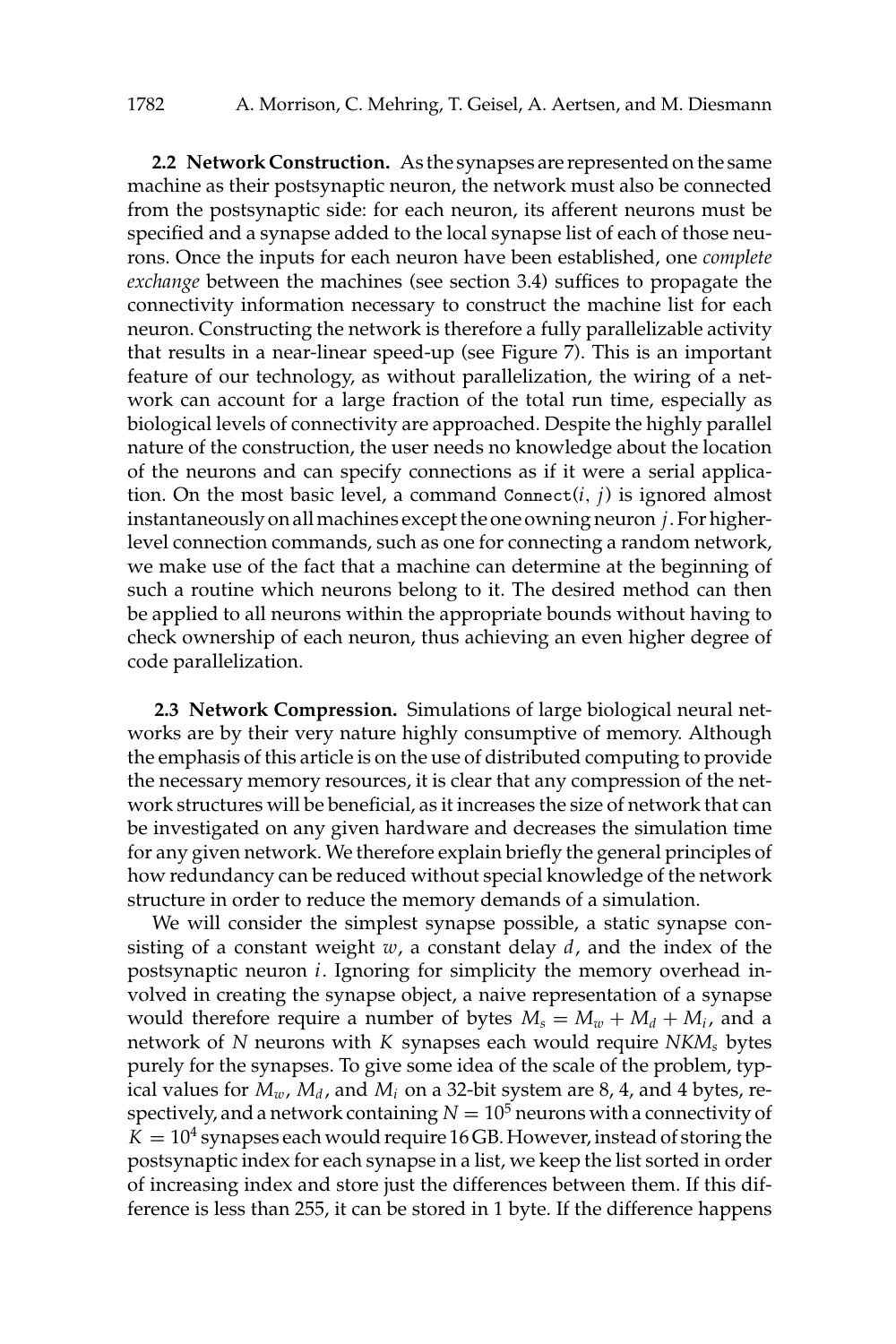to be too large, an appropriate entry is made in an overflow list. In fact, in most applications, this is a rare occurrence. In the network mentioned above, if connected using a uniform distribution, the average difference between neurons is 10. If networks of orders of magnitude larger than this were to be investigated, spatial structure would have to be taken into consideration to avoid obtaining a biologically unrealistic sparseness. It should be noted that the requirement of keeping the target lists sorted is fulfilled without extra costs if, given indices  $j_1$ ,  $j_2$  of neurons located on a particular machine with  $j_1 \leq j_2$ , the commands establishing the connections are issued in the sequence ..., Connect $(i_1, j_1), \ldots$ , Connect $(i_2, j_2), \ldots$  the order and location of the presynaptic neurons being irrelevant. This technique reduces the amount of memory for each synapse to  $M_s \simeq M_w + M_d + 1$ .

Further compression can be achieved by considering the distributions of the synaptic delays and weights. In the best-case scenario, as far as memory is concerned, each neuron makes only one kind of axonal synapse:  $w_{ii} = w_i$ and  $d_{ij} = d_i$ . In this case, the parameters have to be stored only once per list rather than once per synapse, resulting in  $M_s \simeq 1$  and reducing the memory requirements for the above example network to approximately 1 GB. In the next best case, each neuron makes axonal synapses with weights and delays that take on only a few possible values (see, e.g., Brunel, 2000). Here, several synaptic lists will be initialized, one for each combination encountered. This produces compression almost as good as in the ideal case. However, there is a non-negligible memory overhead associated with the construction of each list, so for a broad distribution of delays, it is more efficient to represent them in terms of their difference from a reference value. For many applications, this difference can be expressed in 1 byte, resulting in  $M_s \simeq M_w + 1 + 1$ . Similar to the representation of the postsynaptic neurons, a value too far away from the reference value can be stored in an overflow list. This kind of compression is applicable only to discrete-valued variables such as delay. There is currently no way to compress a continuous distribution.

These methods can be easily extended to more complicated synapse objects, but the onus is on the user to be aware of the redundancies in the network to be investigated and choose the appropriate kind of compression. As illustrated above, depending on the heterogeneity of the network, eliminating redundancy can reduce the memory requirements significantly, so that even large networks can be simulated on hardware available to modest budgets. Conversely, with access to large clusters or parallel machines, it is possible to investigate networks orders of magnitude larger than previously possible.

#### **3 Simulation Dynamics**

**3.1 Time Driven or Event Driven? A Hybrid Approach to Simulation.** The two classic approaches to simulation are time driven and event driven, also known as synchronous and asynchronous algorithms. We pursue a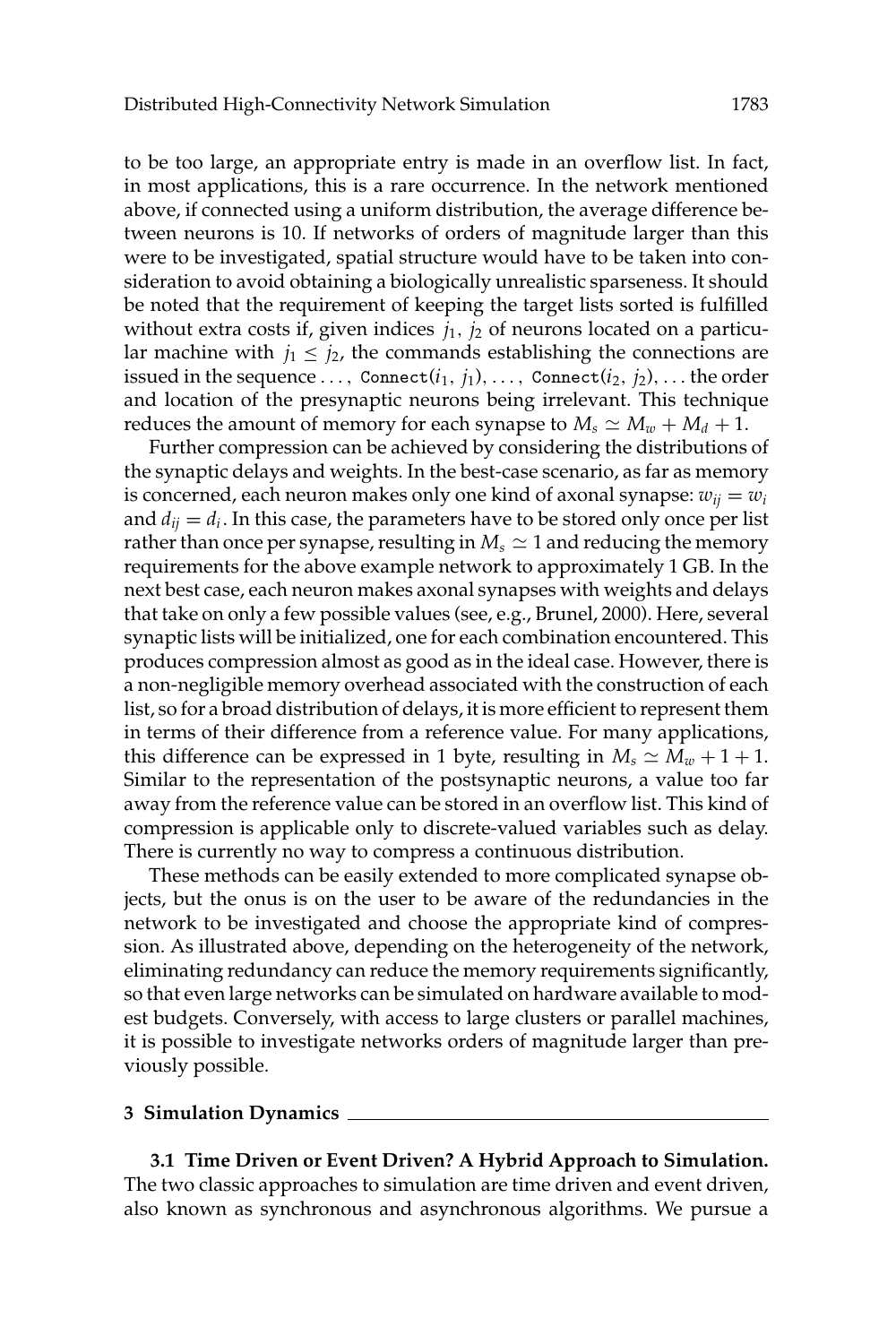hybrid strategy whereby the neurons are updated at every time step, but a synapse is updated only if its presynaptic neuron produces a spike. A purely event-driven algorithm such as that proposed by Mattia and Del Giudice (2000) is unsuitable for our purposes because it places too many restrictions on the classes of neurons that can be simulated. For example, any neuron class in which a spike induces a continuous postsynaptic current would be very difficult to implement if a neuron is updated only on the arrival of a spike event. Furthermore, the motivation for these algorithms is the fact that the state of a current-based integrate-and-fire (IAF) neuron can be directly interpolated between events, where events are assumed to be rare. This perceived computational advantage dwindles rapidly as the frequency of events increases: a neuron with  $10<sup>4</sup>$  afferent connections firing at just 1 Hz receives events at a rate of 10,000 Hz and is therefore at least as expensive to simulate event driven as on a time grid with a step size of 0.1 ms. In Reutimann et al. (2003), a solution to the problems of rise times and event saturation is presented for IAF neurons at the cost of large look-up tables and restrictions on the type of background population activity. By updating the neurons in fixed time steps and applying exact integration techniques where possible (Rotter & Diesmann, 1999), we maintain a highly flexible simulation environment at no grave computational cost. As a consequence of this scheme, spike times are constrained to the time grid and are expressed as multiples of *h*, the time step or computational resolution. It should, however, be noted that a neuron can perform arbitary dynamics within this time step, including using an internal resolution much finer than the one the spikes are constrained to.

Conversely, a purely time-driven algorithm is equally unsuitable. Synapses are by far the most numerous elements in a network. This is the case even when synaptic scaling is employed (i.e., using fewer but stronger synapses), but particularly so if biologically realistic connectivity is assumed. Clearly, updating  $10^9$  synapses every time step would have catastrophic consequences for simulation times. Fortunately, although the above consideration that events are rare is not valid for neurons, it is valid for individual synapses—in the situation described above, a synapse processes events at just 1 Hz. Assuming that the synaptic state can be calculated from its previous state, the time since its last update, and information available from the postsynaptic neuron, a synapse need be updated only when it transfers a spike event. In fact, a wide range of synaptic dynamics falls into this category, including synaptic depression (Thomson & Deuchars, 1994), synaptic redistribution (Markram & Tsodyks, 1996), and spike-timedependent plasticity (Bi & Poo, 1998, 2001), for a review see Abbott and Nelson (2000).

By combining the flexibility of a time-driven algorithm with the speed of an event-driven algorithm, a highly functional and fast simulation environment is achieved.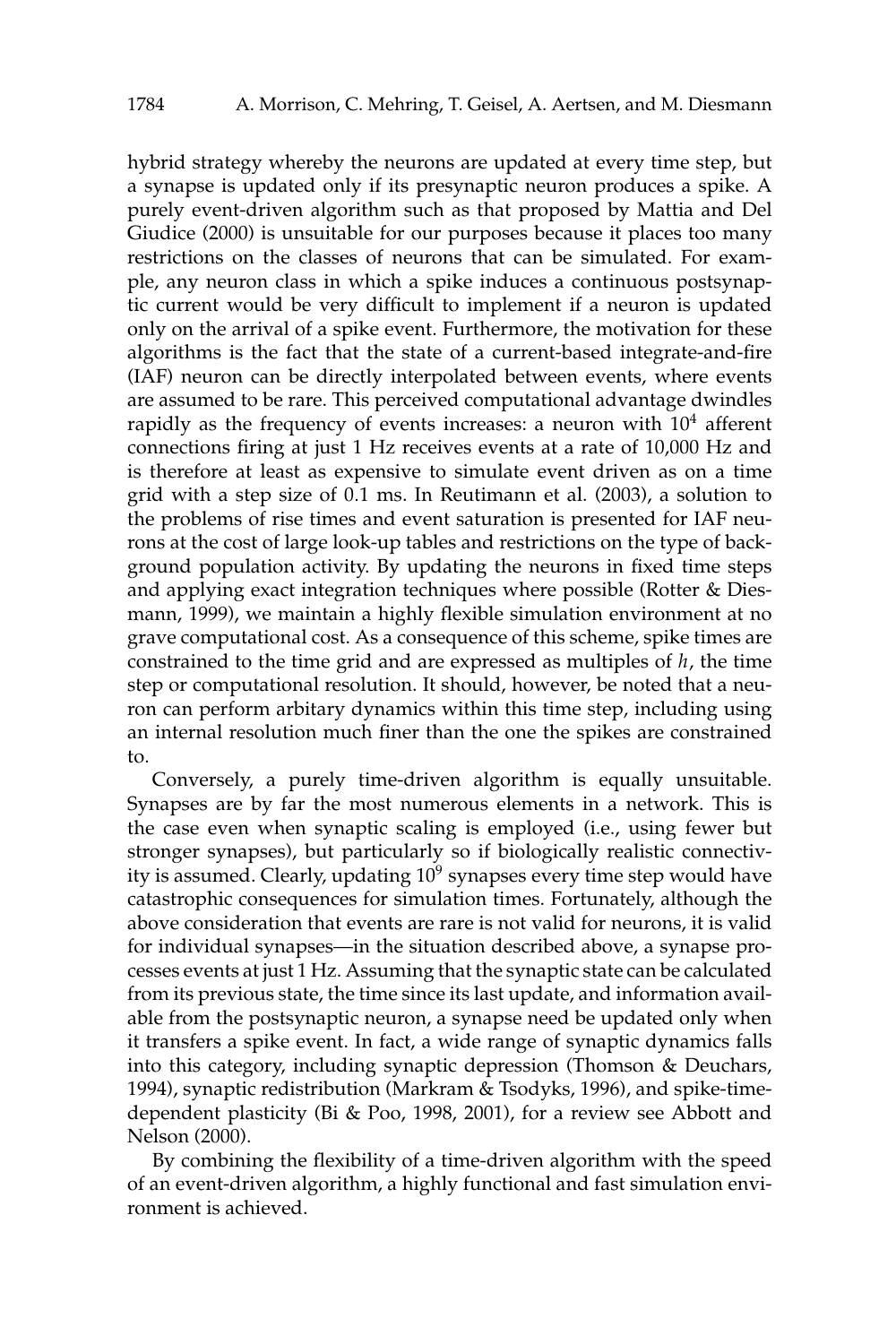

Figure 3: Update of neuron state. The flowchart (left) defines the sequence of operations required to propagate the state **y** of an individual neuron by one time step *h*. Operator *Fh* performs the subthreshold dynamics, and operator *G* modifies the state according to the incoming events. Event buffers (only one is shown, right) contain incoming events for the neuron. They are rotated at the end of each time step so that for any simulation time *t*, the current read position (indicated by the black read head symbol) always provides the input scheduled to arrive at simulation time  $t + h$ .

**3.2 Neuron Update.** At each time step, each neuron is updated from its state at time *t*,  $y_t = (y_1, y_2, \ldots, y_n)_t$ , to its state at time  $t + h$ , where *h* is the temporal resolution of the simulation. This update is performed on the basis of  $\mathbf{v}_t$  and  $w_{t+h}$ , the summed weight of all events arriving at time  $t + h$ .

A flowchart of the update is shown in Figure 3, a concrete example is given in Diesmann, Gewaltig, Rotter, and Aertsen (2001), and the theory for grid-based simulation is developed in Rotter and Diesmann (1999). First, the subthreshold dynamics of the system is applied to the state vector; that is, the state of the neuron is calculated without taking new events into consideration. Next,  $w_{t+h}$  is read out of the neuron's event buffer, also shown in Figure 3. The event buffer can be thought of as a primitive looped tape device; at each time step, the current value can be read off and erased. At the end of a time step, all event buffers are rotated one segment so that the next value is available to be read in the next time step. Only one such buffer is depicted; in fact, the number of buffers is dependent on the dynamics of the neuron model. The provisional new state of the neuron is then updated on the basis of  $w_{t+h}$ . Now the provisional state of the neuron reflects the values valid at time  $t + h$  with respect to the neuron's subthreshold dynamics. If at this point the state of the neuron fulfills its spiking criteria (e.g., passing a threshold potential), the state is updated once again according to the appropriate spike generation dynamics (such as resetting the membrane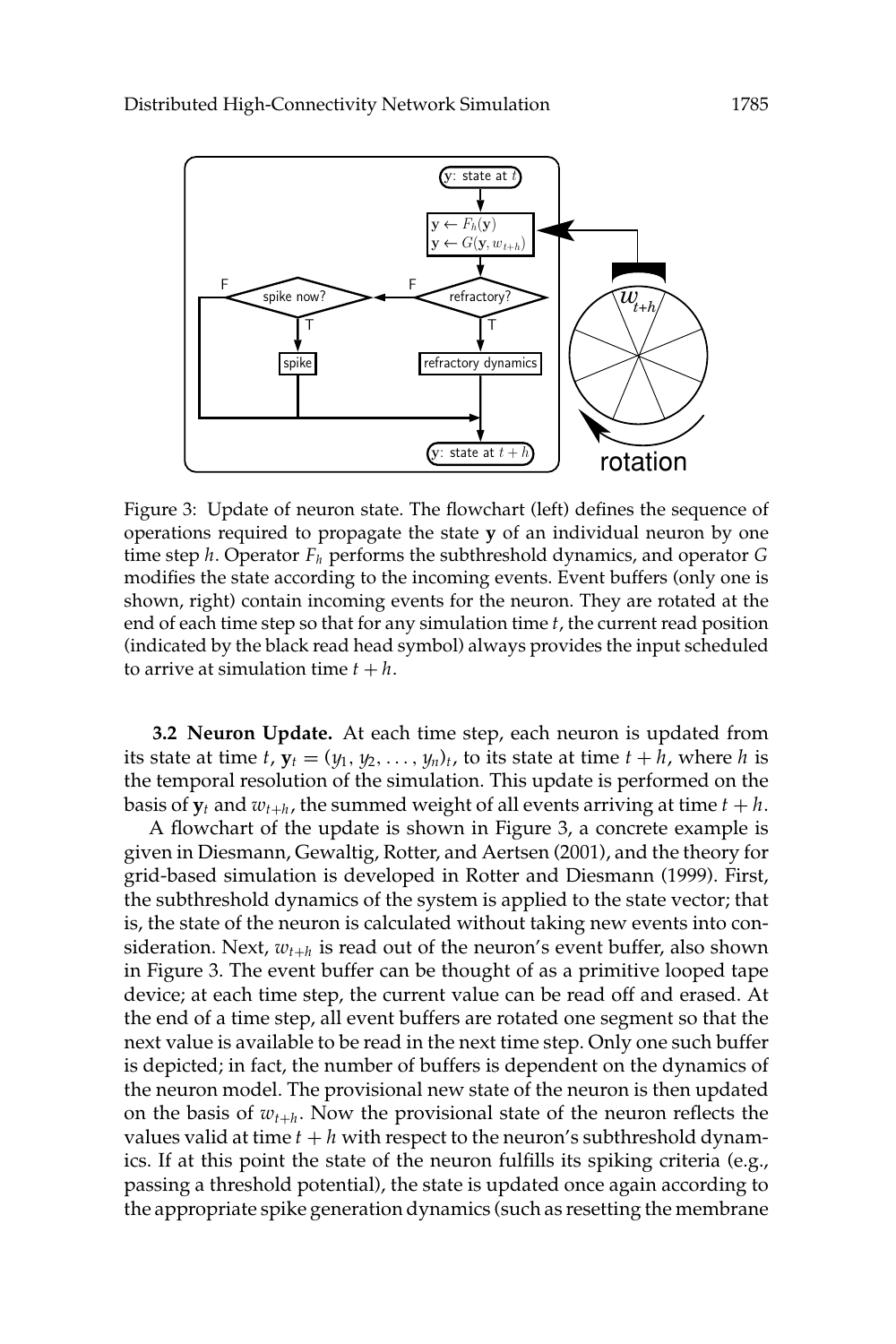potential). The emitted spike is assigned to the time  $t + h$ , and the information that it has occurred must be transmitted to the neuron's distributed axonal synapses. This calculation of the new state of the neuron is defined by the individual neuron model rather than by a global algorithm. In many cases, it is possible to avoid using computationally expensive differential equation solvers by applying a propagator matrix to the neuron state to integrate exactly (Rotter & Diesmann, 1999).

Clearly, the use of event buffers, already present in the original serial version (Diesmann et al., 1995; Gewaltig, 2000), obviates the requirement for a centralized event queuing system; an event of weight *w* due to arrive at the neuron *d* time steps in the future can be added to the event buffer *d* steps upstream from the current reading position. Obviously, causality requires a nonzero transmission delay, that is,  $d \geq 1$ . It is important to note the implicit assumption made here that the weights of incoming events can be summed, as each ring buffer segment contains just one value, which is incremented by the weights of successive incoming events. It does not, however, imply that an incoming event may only cause a discontinuous jump in a state variable of the neuron. The interpretation of the weights is left up to the individual neuron model. For example, one model may interpret the weights as the magnitude of a jump in the membrane potential and another as the maximum value of an alpha function (Jack, Noble, & Tsien, 1983; Bernard, Ge, Stockley, Willis, & Wheal, 1994) describing the change of conductance. Nor does it imply that all the events received by a neuron necessarily induce identical dynamics. Models with different time constants for excitatory and inhibitory input, for example, or with several compartments (Kumar et al., 2004) are implemented by giving the neuron access to several such event buffers.

**3.3 Index Buffering.** At first glance it seems as if communication between machines should take place after every time step in order to convey the information of which neurons spiked during that time step. Fortunately, this is not so. If the minimum synaptic delay is  $d_{\min} \cdot h$ , then a neuron spiking at time *t* cannot have an effect on any postsynaptic neuron at a time earlier than  $t + d_{\min} \cdot h$ . Therefore, if the spikes can be stored maintaining their temporal order, it is sufficient to communicate in intervals of  $d_{min}$  time steps. This also represents the maximum possible communication interval; any greater communication interval would result in events arriving with delays longer than those specified by the user. This communication scheme is completely independent of the temporal resolution; simulating on a finer time grid does not increase the frequency of communication. Maintaining the temporal ordering is easily done. In each time step, the indices of all spiking neurons can be stored in a buffer as illustrated in Figure 4, and at the end of the time step, a marker is inserted into the buffer to separate the spikes of successive time steps. Note that if the axonal synapses were local and the dendritic synapses distributed, the synaptic weight, delay,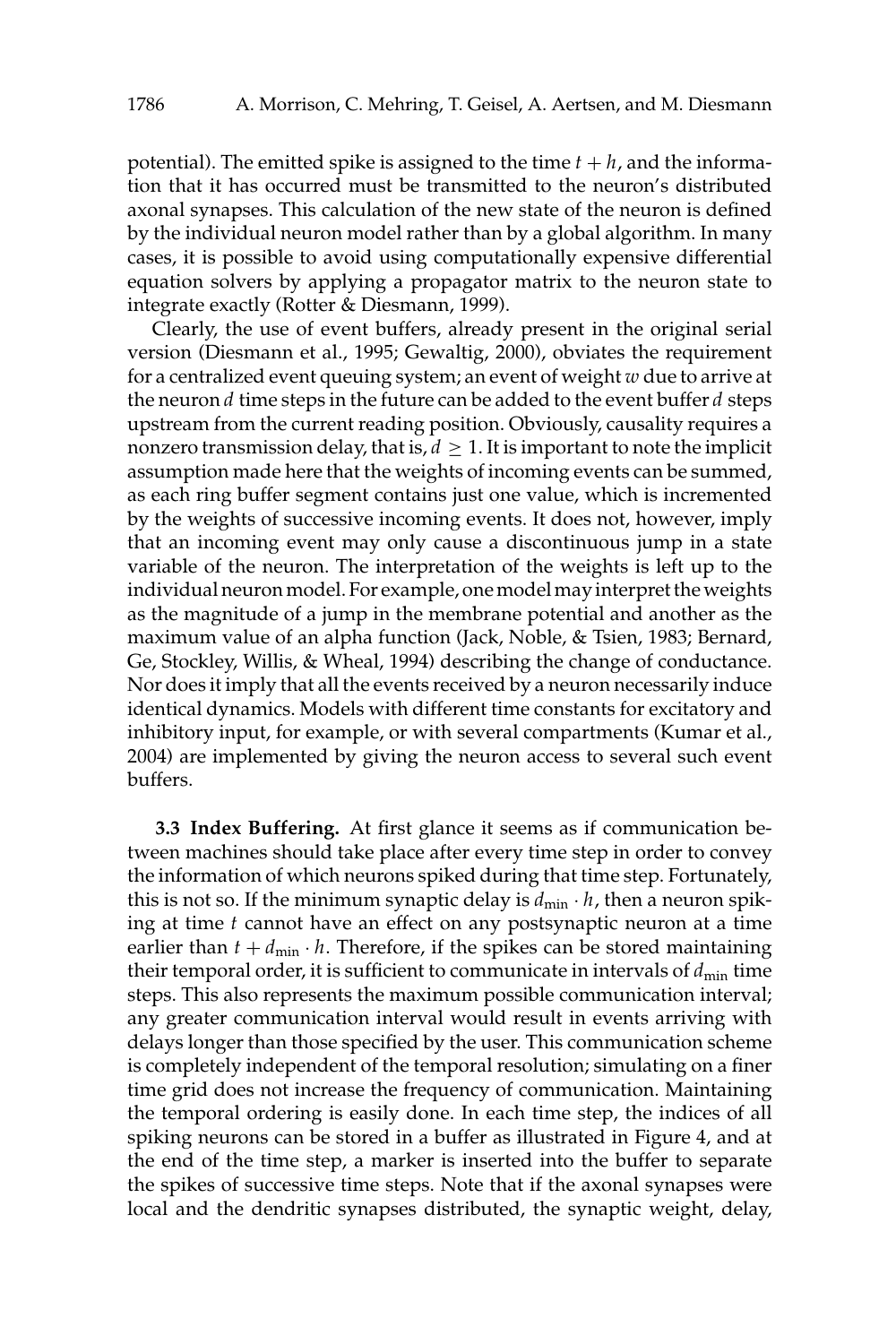

Figure 4: Target machine-specific buffering of local events. In this example, neuron 6 located on machine *a* (see Figure 2) produces a spike. Its list of target machines contains the identifiers for machines *a* and *b*. The index 6 is appended to the index buffers for these machines.

and index of every target neuron would have to be communicated, at a cost of  $M_c = K \cdot (M_w + M_d + M_i)$  per spike. Using a representation of the network structure where the postsynaptic neuron maintains the information about the weights and delays of incoming connections, as is the case in several simulators (e.g., Bower & Beeman, 1997), would reduce this cost to  $M_c = K \cdot M_i$ . Assuming the same sizes of the synaptic parameters as in section 2.3, this amounts to a reduction factor of 4. However, in our representation, the entire synaptic structure, including the index of the postsynaptic neuron, is stored physically on the postsynaptic side but logically on the presynaptic side (see section 2.1). This means that it suffices to send merely the index of the source neuron to every machine on which it has a target, so the communication cost is no longer proportional to the connectivity of the neuron but to the number of machines:  $M_c = m \cdot M_i$ . This is a reduction factor of *K*/*m*, which for biologically realistic levels of connectivity can be of the order of  $10^4$  and so adequately justifies the otherwise counterintuitive decision to distribute the axonal rather than dendritic synapses.

A further reduction in communication bulk results from sending spike information only to where it is needed. In Figure 4, each neuron is shown to have a list of the machines on which it has target neurons. This information can be used to filter the indices into machine-specific buffers. At the end of the  $d_{\text{min}}$  interval, these buffers can be exchanged with the corresponding machines. By distributing axonal synapses, communicating in intervals of *d*min, and sending spike information only to where it is needed, a communication scheme is achieved with both minimal bulk and frequency.

**3.4 Buffer Exchange.** The communication itself is performed using routines from the Message Passing Interface (MPI) library (Pacheco, 1997). The two basic communication types are blocking and nonblocking. In blocking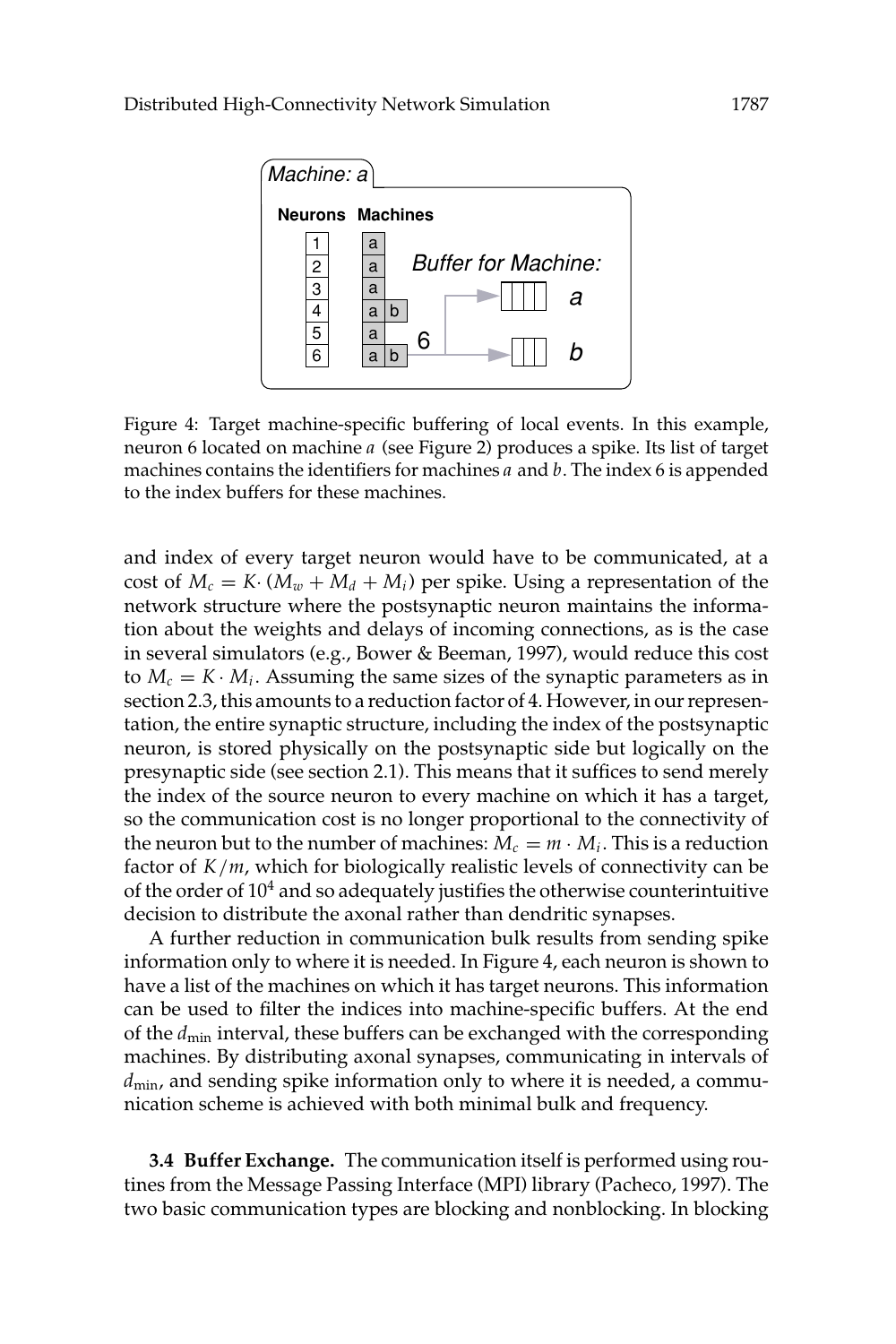communication, a Send (*b*) on machine *a* requires a corresponding call of Receive (*a*) on machine *b*, and both machines wait until these calls have been successfully completed. In nonblocking communication, the data to be sent from machine *a* to machine *b* are written into a buffer that can be picked up by *b* when it is ready, and *a* continues with its next instruction without waiting. The latter paradigm is potentially more efficient; we use the former as it is more robust: the MPI library definition does not fully specify how data that have not yet been retrieved are to be buffered. Furthermore, as each of the machines needs to receive event buffers from every other machine before it can continue and the amount of time spent in communication is small compared to the amount of time required to update the neurons (see section 5), using nonblocking communication could result in only a minimal increase in performance.

Given *m* machines, there are consequently  $m(m - 1)/2$  individual bidirectional exchanges that need to be ordered carefully in order to prevent deadlock (for example, if *a* tries to send to *b*, while *b* tries to send to *c* and *c* tries to send to *a*). This is equivalent to an edge coloring problem, where each machine is a vertex of a fully connected graph, and each edge represents the exchange of buffers between the two machines it connects. Each vertex may have only one edge of each color, and edges that are the same color correspond to exchanges that can be carried out in parallel without causing deadlock. The Complete Pairwise EXchange (CPEX) algorithm (Tam & Wang, 2000; Gross & Yellen, 1999) is a simple constructive process that produces sets of edges to enable the graph to be colored with the minimum of colors or, equivalently, the order of exchanges for maximally efficient communication with no deadlock.

In Figure 5A, the ordering of exchanges is illustrated for a network with five machines. It should be noted that the algorithm is more efficient if an even number of machines is involved (see Figure 5B), resulting in *m* − 1 communication steps (colors) rather than *m* steps for odd *m*, where in every step, one machine is idle.

**3.5 Event Delivery.** The received buffers are then sequentially processed by reading off the indices one by one and activating the corresponding synapses, as illustrated in Figure 6. If the index of neuron *i* is read off before the first marker has been read, this means that neuron *i* spiked  $d_{\min}$  time steps ago. The synapses of *i* are activated, and for each postsynaptic neuron *j*, an event of weight *wij* with synaptic delay *dij* · *h* is produced. This weight is then written to the appropriate event buffer of neuron *j*,  $d_{ii} - d_{\min}$  time steps on from the current reading position, thus maintaining the correct temporal ordering of events. Indices between the first and second markers correspond to neurons that spiked in the second time step following the last buffer exchange; accordingly, the resulting events have their synaptic delays decremented by  $d_{\min} - 1$ . This process continues until all indices from the buffer have been read off, at which point the next buffer can be processed in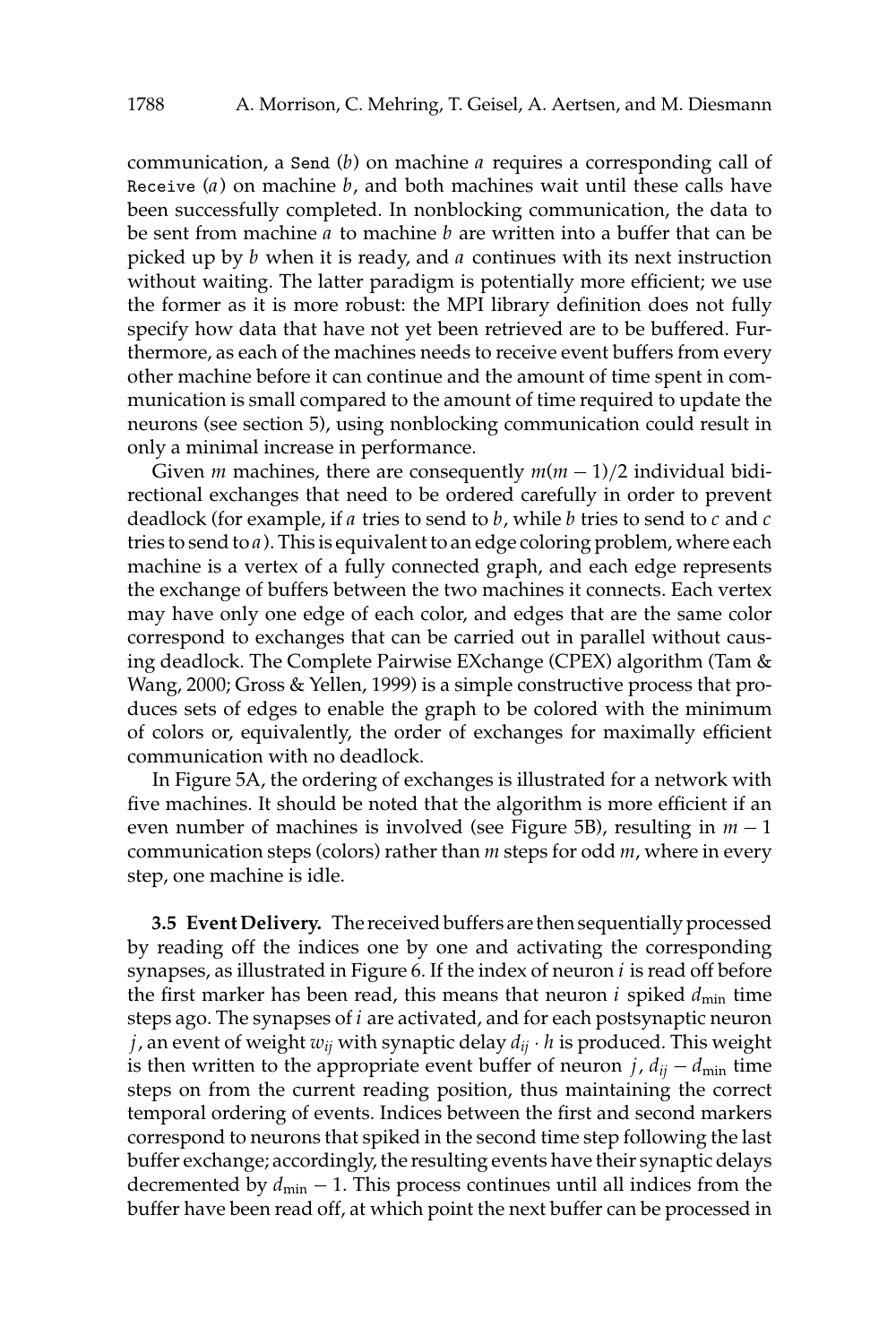

Figure 5: Illustration of the complete pairwise exchange (CPEX) algorithm as an edge coloring problem. Machines correspond to the nodes of the graph (filled circles) and communication routes to the edges (lines). (A) The five communication steps required for a computer cluster with  $m = 5$  machines are represented by the sequence of graphs. In each step (from left to right), two pairs of machines (connecting edges highlighted by thick lines) exchange their messages. In the edge coloring terminology, this corresponds to the application of a different color. Using this odd number of machines, the progress of the algorithm can be visualized by the clockwise rotation of the highlighted parallel edges. (B) The *m* − 1 communication steps required for *m* = 6 machines. Same display as in *A*.



Figure 6: Delivery of received events. In this example,  $d_{\min} = 3$ , and so as the index 6 is read out of the section of the buffer received from machine *a* (left) before the first marker (hatched block), neuron 6 spiked three time steps ago. This information is passed to the synapse list of neuron 6 on this machine (center). This list contains a synapse with the postsynaptic neuron 7. It produces an event of weight *w* and delay *d*, which is placed in the event buffer (cf. Figure 3) of neuron 7 (right) not *d*, but *d* − 3 segments on from the current reading position, to take account of the communication lag of three time steps.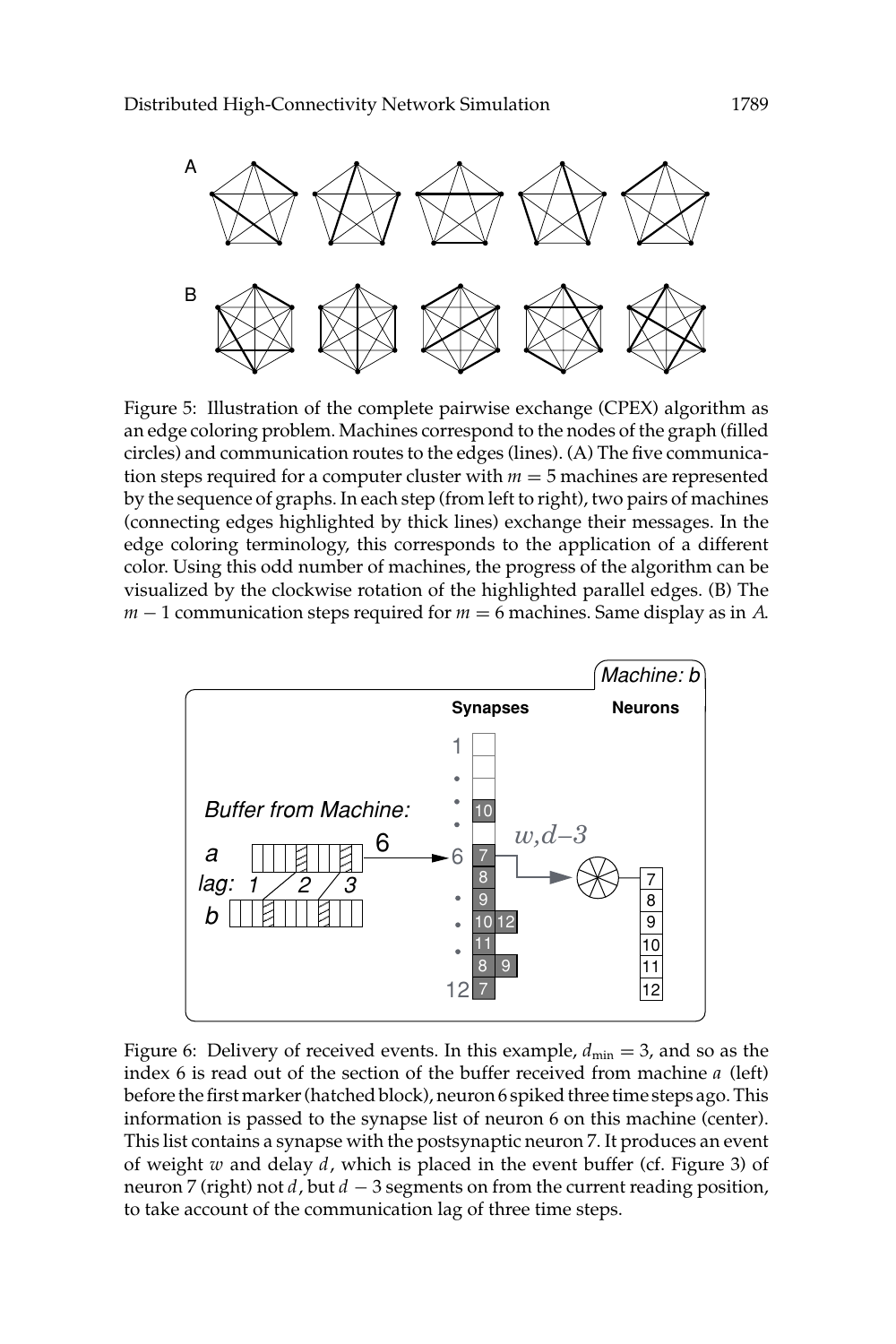the same way. Once all buffers have been processed, the next  $d_{\min} \cdot h$  period in the life of the network is simulated, and the cycle begins again.

### **4 Random Numbers**

Many networks require a massive amount of random numbers for their simulation and construction. In addition to the usual pitfalls of pseudorandom number generation, this presents extra problems in a distributed environment. The ideal solution should be able to produce sequences of random numbers for each machine such that each sequence is itself uncorrelated, and each sequence is uncorrelated to any other sequence. Furthermore, it should be possible to perform a simulation on a different hardware or with a different number of machines, and obtain identical results. A central random number server is not an appropriate solution for this application, as this would result in a bottleneck due to the sheer volume of numbers required. A partial solution is provided by the use of random number generators (RNGs), which produce independent trajectories for different seeds (Knuth, 1997). Such RNGs are available from the GNU Scientific Library (Galassi, Gough, & Jungman, 2001), which, moreover, ensures platform independence.

The solution is completed by the introduction of pseudoprocesses. The number of pseudoprocesses  $N_{\text{pp}}$  is specified at run time, when the number of machines used *m* is also known. They are assigned to the machines such that pseudoprocess *p* is on machine *p* mod*m*, and each machine has an equal number of pseudoprocesses, thereby constraining  $m$  to be a factor of  $N_{\text{pp}}$ . Each pseudoprocess is assigned one RNG with a unique seed. Each neuron is assigned to a pseudoprocess such that neuron*n*is assigned to pseudoprocess  $n \mod N_{\text{pp}}$ , and all the random numbers required for that neuron are drawn from the corresponding RNG. As the algorithm to assign the neurons to the pseudoprocesses depends solely on *N*<sub>pp</sub>, identical simulation results will be obtained for any *m* fulfilling the constraint. In this way, we ensure a fast, safe production of random numbers, independent of both the platform and the number of machines used.

### **5 Performance**

We tested the software on four architectures, chosen to reflect the kind of hardware currently available:

- Elderly PC cluster ( $8 \times 2$  processors, 100 MBit Ethernet, Intel Pentium 0.8 GHz, 256 kB cache)
- Recent PC cluster  $(20 \times 2)$  processors, Dolphin/Scali network, Intel Xeon, 2.8 GHz, 512 kB cache)
- Compaq GS160 (16 processors, Alpha 0.7 GHz, 8 MB cache)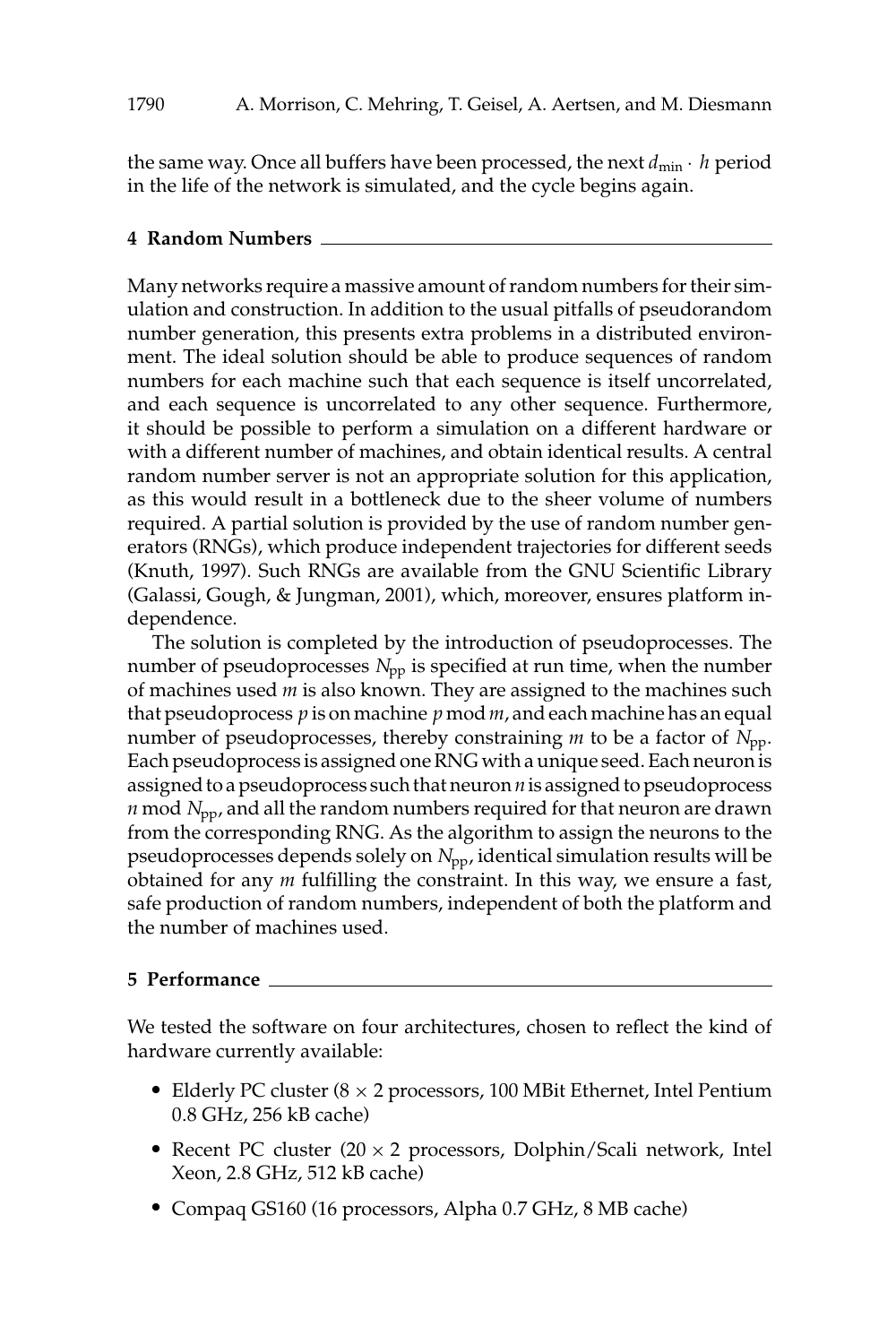

Figure 7: Scalability of wiring with respect to number of processors: elderly PC cluster, solid line; recent PC cluster, dashed line; GS160, dash-dotted line; GS1280, dotted line. See the text for architecture and simulation details. (A) Wiring time for the  $10<sup>4</sup>$  network against number of processors, log-log representation. The gray line indicates slope for a linear speed-up. (B) As in *A* but for the  $10<sup>5</sup>$  network.

 Compaq GS1280 (8 processors, Alpha 1.15 GHz, 1.75 MB associative cache)

The following simulations were performed on the three different architectures for several different numbers of processors:

- $\bullet$  10<sup>4</sup> low rate network: 10,000 neurons with 1000 random afferent connections each and an average spike rate of around 2.5 Hz (dynamics as described in Brunel, 2000) was simulated for 10 biological seconds.
- $\bullet$  10<sup>4</sup> high rate network: as above, but with an unrealistically high average spike rate of around 250 Hz.
- $\bullet$  10<sup>5</sup> low rate network: 100,000 neurons with 10,000 random afferent connections each and an average spike rate of around 2.5 Hz (dynamics as described in Brunel, 2000) was simulated for 1 biological second.

These simulations were chosen to demonstrate the scalability of the software with respect to the number of processors for networks of significantly different sizes and activities.

In Figure 7 the wiring times for the two different network sizes are plotted against the number of machines used. The double logarithmic representation reveals the exponent of the dependence. In both cases, the wiring time scales linearly with the number of machines. For the smaller network (see Figure 7A), a saturation for large numbers of machines seems to be visible; however, the times measured are close to the resolution of measurement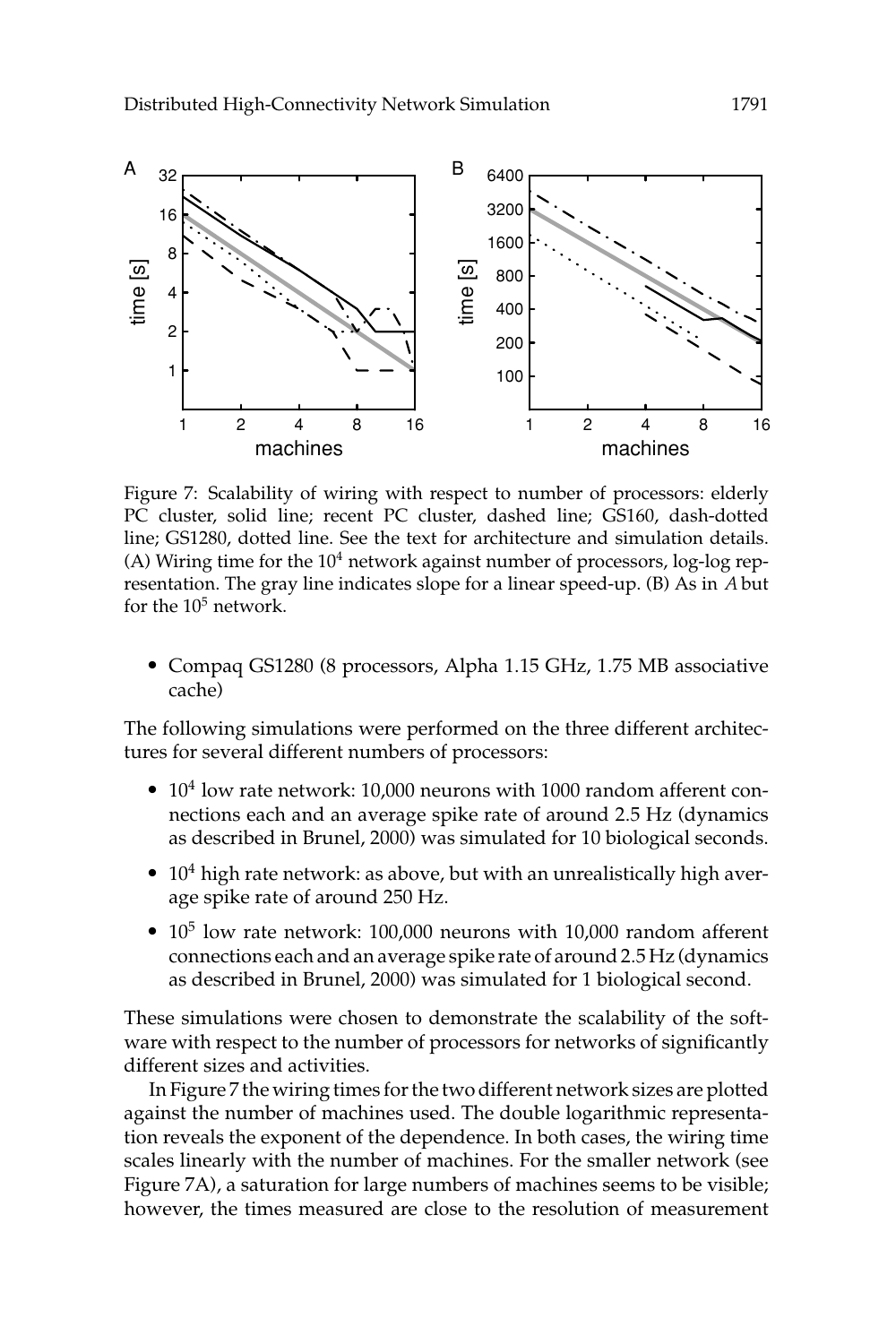

Figure 8: Scalability of simulation time with respect to number of processors: elderly PC cluster, solid line; recent PC cluster, dashed line; GS160, dash-dotted line; GS1280, dotted line. See the text for architecture and simulation details. (A) Simulation time for the  $10<sup>5</sup>$  network against number of processors, loglog representation. The gray line indicates the slope for a linear speed-up. (B) Corresponding speed-up factor against number of processors. The diagonal (broad gray line) corresponds to linear speed-up.

(1 second). For the larger network (see Figure 7B), no saturation is observed. In fact, no saturation is visible even when using 40 machines of the modern PC cluster (not shown). In contrast to the other architectures, the elderly PC cluster slows when increasing from 8 to 10 machines. This is due to the fact that the two processors on each board share a memory bus. For 8 or fewer machines, the application can be distributed such that only one processor on each board is running it. Above this point, both processors are in use on at least one board, which leads to a significant reduction in efficiency. If the application is distributed such that both processors are in use on all contributing boards, then a supralinear behavior is seen for all numbers of machines, but at the cost of larger absolute run times.

In Figure 8A the simulation time of the  $10<sup>5</sup>$  network is plotted against the number of machines used. All tested architectures show a steeper slope than that expected for a linear speed-up (gray line), commonly considered to be the maximum speed-up possible for a distributed application. This surprising result is due to the fact that the amount of fast cache memory available increases linearly with the number of processors. For our nondeterministic algorithm, the exploitation of this memory more than compensates for the memory and communication overheads that accrue as a result of distributing the simulation. In particular, in the range of machines tested, the communication overheads are negligible. Even when simulating the  $10<sup>4</sup>$ high rate network on the elderly PC cluster (i.e., the maximimum amount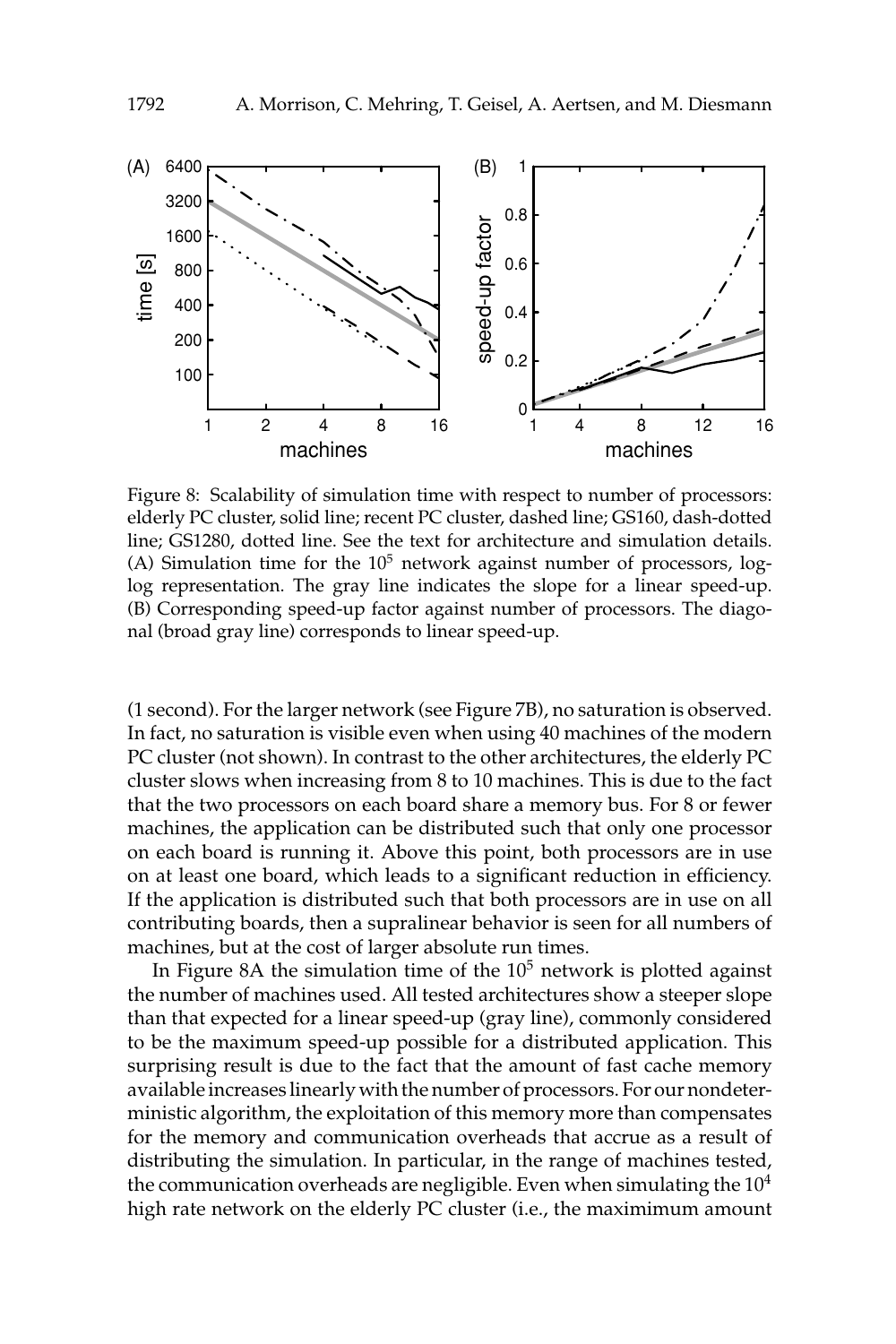

Figure 9: Comparison of architectures. Total time to run the three different types of simulation on four different architectures using eight processors. See the text for architecture and simulation details. In each block, the black bar refers to the elderly PC cluster, the dark gray bar to the recent PC cluster, the light gray bar to the GS160, and the white bar to the GS1280. The left block shows the run times of the  $10<sup>4</sup>$  low-rate network, the middle block the run times of the  $10<sup>4</sup>$  high-rate network, and the right block the run times of the  $10<sup>5</sup>$  network. For the  $10<sup>5</sup>$  network, the lower part of each bar shows the construction time of the network and the upper part the simulation time. For the  $10<sup>4</sup>$  networks, the construction time is negligible.

of communication with respect to the number of neurons, with the slowest communication hardware), the time spent communicating amounted to less than 0.5% of the total runtime. The corresponding speed-up curves (see Wilkinson & Allen, 2004), that is, how many times faster the application runs with *m* processors than with 1 processor as a function of *m*, are plotted in Figure 8B. In the case of the PC clusters, the application is too large to be addressed by one 32-bit processor; therefore, the curves have been normalized appropriately. In this representation, the supralinear scaling is indicated by the fact that all the curves lie above the gray diagonal, indicating a linear speed-up, except for the elderly PC cluster for large *n*, as explained above. Similar results (not shown) were obtained for the  $10<sup>4</sup>$ networks with low and high spike rates, whereby the supralinear behavior is more pronounced at high rates. At high rates, the efficiency of writing to the event buffers becomes an increasingly crucial factor, so the exploitation of the cache resource plays a much more important role than for low rate simulations. In the case of the recent PC cluster, we have been able to test up to 40 processors, and even at this high number, no saturation of the speed-up was observed, resulting in total run times for the  $10<sup>5</sup>$  network of less than 2 minutes. In both panels, the reduction in efficiency of the elderly PC cluster caused by two processes competing for memory access is clearly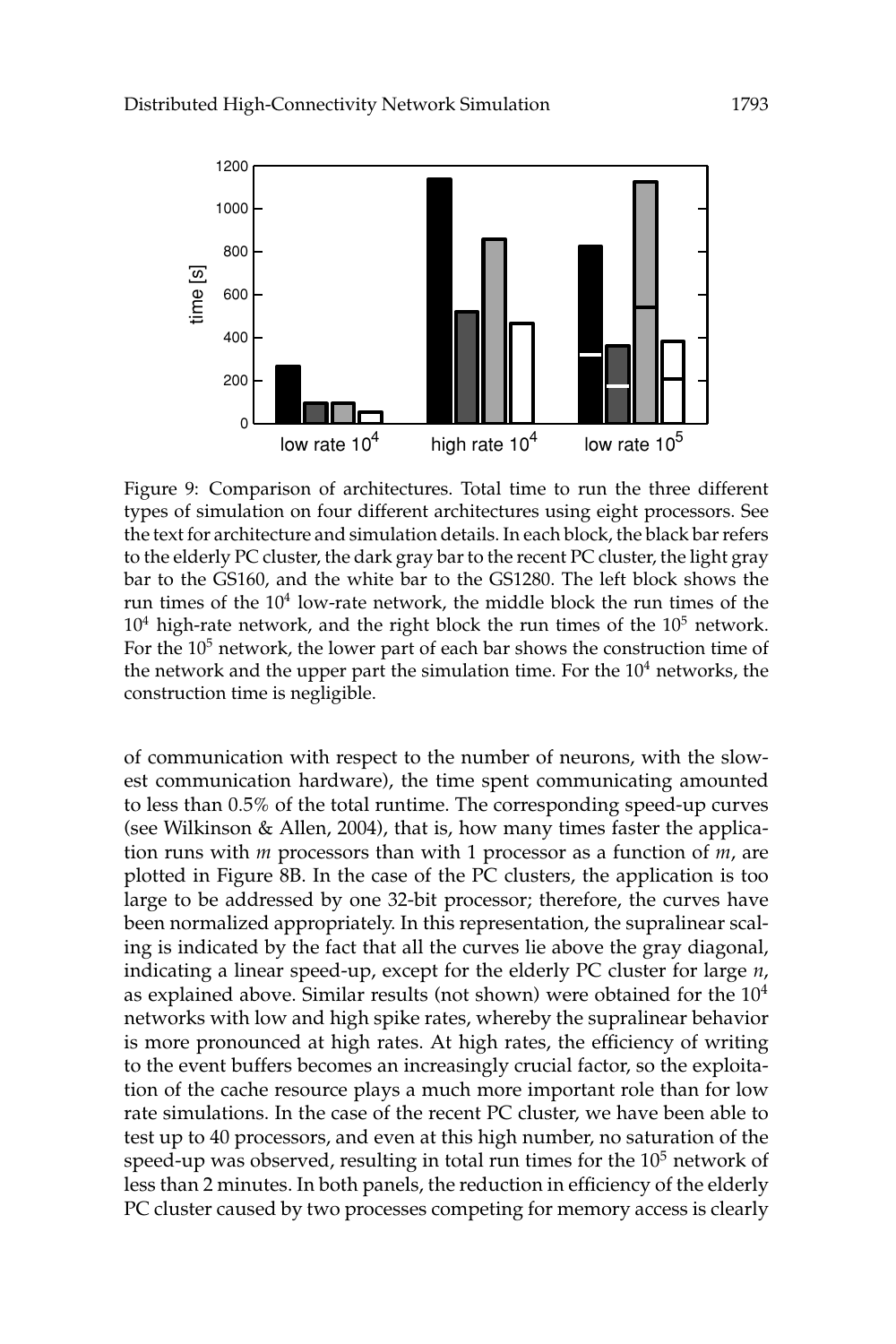

Figure 10: Scalability with respect to activity and network size. (A) Simulation time (diamonds) on eight processors of the GS1280 for 1 biological second of a  $10<sup>4</sup>$  network plotted against average spike rate  $\lambda$ . The gray line is a linear fit to the data. (B) Simulation time (diamonds) on eight processors of the GS1280 for 1 biological second of low-rate networks (3.9 Hz) against number of neurons, log-log representation. The number of synapses per neuron increases linearly with the number of neurons (i.e., constant connection probability) until a biologically realistic connectivity is reached (at  $13 \times 10^4$ ), after which the number of synapses per neuron remains constant. The gray lines are linear fits to the two regimes, with slopes of 1.88 and 1.05, respectively. The lower dashed gray line indicates the expected run time increase assuming a linear dependence of the run time on the number of neurons; the upper dashed gray line indicates the expected run-time increase assuming a quadratic dependence on the number of neurons.

visible. Again, supralinear behavior is observed for the entire series if the application is redistributed as described above, but at the cost of higher absolute run times.

A comparison of the run times for the different types of simulation is given in Figure 9. The total run time for all combinations of simulations and architectures is depicted for the case that eight processors are used. In all cases, the simulation finishes in less than 20 minutes. The recent PC cluster with its high-speed, low-latency network, and rapid clock speed has a clear advantage over both the elderly PC cluster and parallel computer and is at this number of processors comparable to the modern parallel computer.

To demonstrate the scalability of the software with respect to network activity and size, we varied one parameter while holding the others constant. Figure 10A shows that the software scales linearly with the average spike rate  $\lambda$ . An excellent scaling behavior is also seen with respect to the number of neurons in the network with constant rate and connection probability (see Figure 10B). It lies between the linear scaling due to the increase in the number of neurons and the quadratic scaling due to the increase in the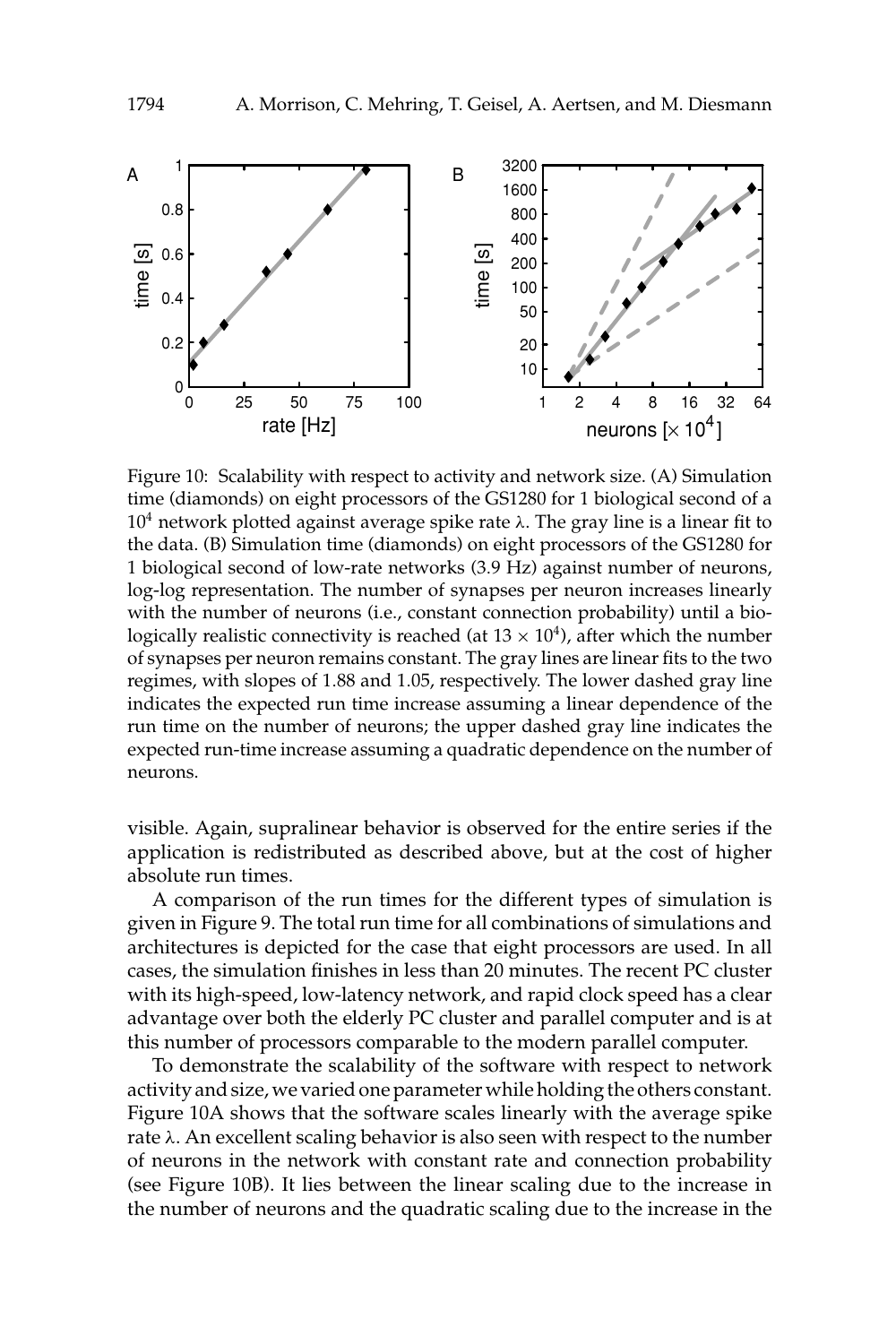

Figure 11: Scalability with respect to problem size. The ratio of serial simulation time and parallel simulation time (vertical) is shown as a function of network size (horizontal, bottom) and number of machines (horizontal, top) for the GS1280. The network size is increased from 110,500 to 884,000, keeping the number of neurons per machine and the number of synapses per neuron constant. The gray line represents a linear fit exhibiting a slope of −0.0057.

number of synapses. For increases in network size above  $10<sup>5</sup>$ , a near-linear increase is observed; having reached biological levels of complexity, the total number of synapses in the network increases only linearly.

Wehave discussed how simulation time scales with number of processors for a fixed network size (see Figure 8) and how the simulation time scales with the network size for a fixed number of machines (see Figure 10B). Another useful performance measure is the scaled speed-up (Wilkinson & Allen, 2004), where the network size is increased linearly with the number of machines. The motivation is that with a larger number of machines available, it should be possible to address a proportionally larger problem in the same time as the original problem on one machine. The scaled speed-up characterizes to what extent this assumption holds. Figure 11 shows that for the number of processors available on the parallel computer tested, the scaled speed-up remains close to 1, indicating excellent scalability of the software and the problem. The small, systematic linear decline of scaled speed-up presumably originates from the increased absolute amount of memory access and communication load.

#### **6 Discussion**

We described a scheme for the efficient distributed simulation of large heterogeneous spiking neural networks. In contrast to earlier approaches,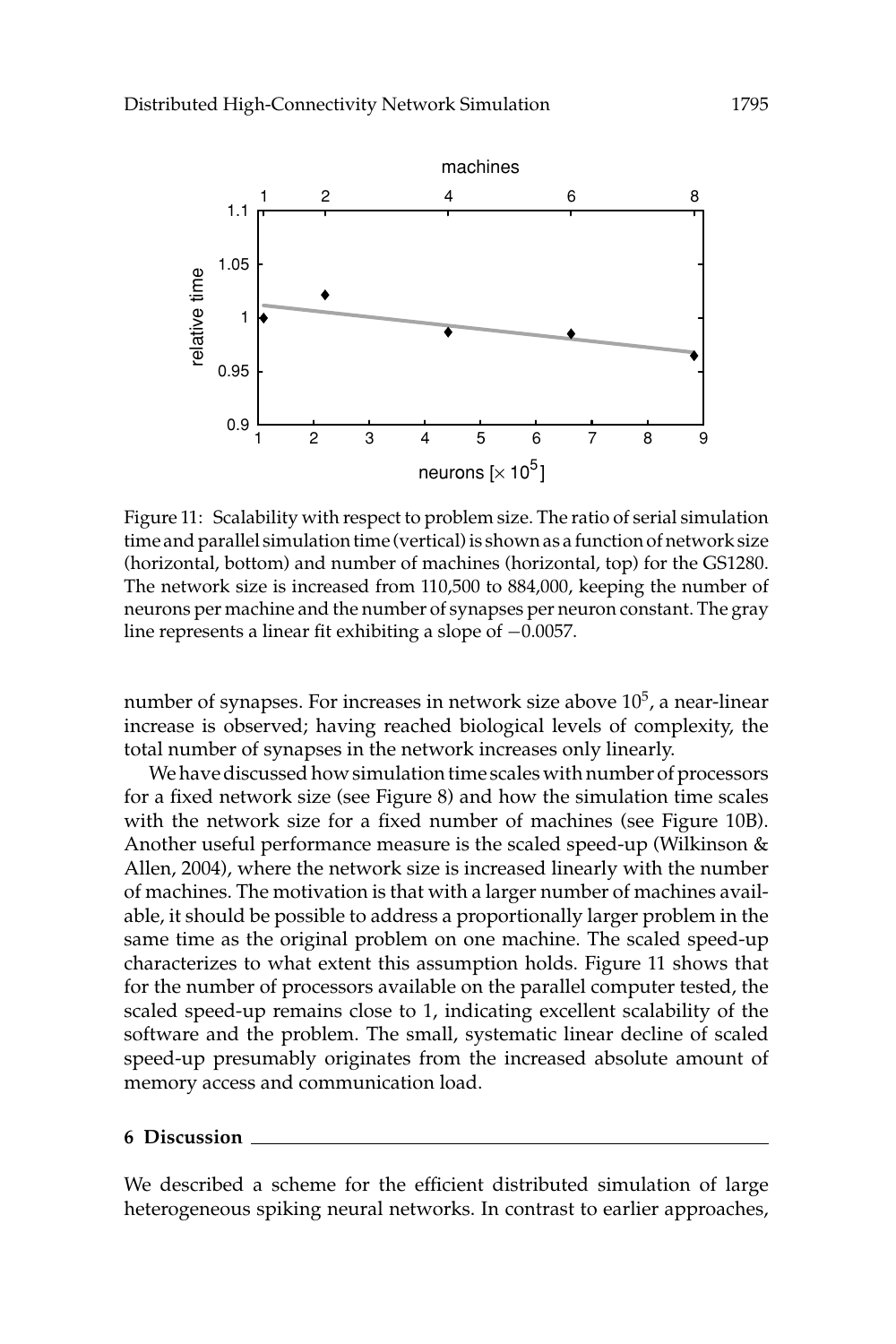the simulation technology enables the investigation of recurrent networks with levels of connectivity and sparseness characteristic for the mammalian brain. A network of 100,000 neurons permits a biologically realistic number of synapses per neuron (of the order of  $10<sup>4</sup>$ ) while simultaneously adhering to a biologically realistic constraint on the connection probability between two neurons (of the order of 0.1 in the local volume). In this sense, such a network constitutes a threshold size for realistic simulations of cortical networks. The technology described in this article easily overcomes this threshold on available hardware, requiring wall clock times suitable for routine use. For larger neural systems, the required computer memory and wall clock time scale merely linearly (as opposed to quadratically) with the number of neurons.

The neural network to be simulated can be distributed over many computers. Execution time and the computer memory required on an individual machine scale excellently with the number of machines used. As a consequence of the considerations above, larger networks can be simulated, or a reduction in execution time achieved, simply by adding a proportionate number of computers to the system. In addition to the distributed simulation of the dynamics, an important feature of our technology is the parallel generation of the network structure. A serial construction of the network would severely limit the speed-up, as the time required to construct the network can constitute a considerable fraction of the total execution time (see Figure 9). A similar argument holds for the generation of random numbers, which can also easily become the component limiting the speed-up. Consequently, the generation of random number is parallelized, and care is taken that simulation results are independent of the number of machines used to carry out the simulation.

The efficiency of the simulation scheme results from exploiting the fact that the interaction of network elements is noninstantaneous and mediated by point events (spikes). The frequency and bulk of the communication between machines are independent of the computation step size (precision of the simulation). The simulation scheme profits from the fact that the fast cache memory increases proportionally with the number of machines, reducing the ratio between the locally required working memory and the locally available cache (Wilkinson & Allen, 2004). Surprisingly, the increase in simulation speed gained more than compensates the overhead due to the communication in a distributed environment. Overall, a supralinear speedup is observed, justifying the use of large clusters of computers. A detailed quantitative investigation of cache effects is outside the scope of this study. However, it is evident from the results presented that when deciding on hardware for a simulation project using our scheme, not only the clock speed of the processors but also the amount of cache memory should be considered.

We pointed out in section 3.1 that neither of the textbook simulation schemes, discrete time and event-driven algorithms, is optimal for the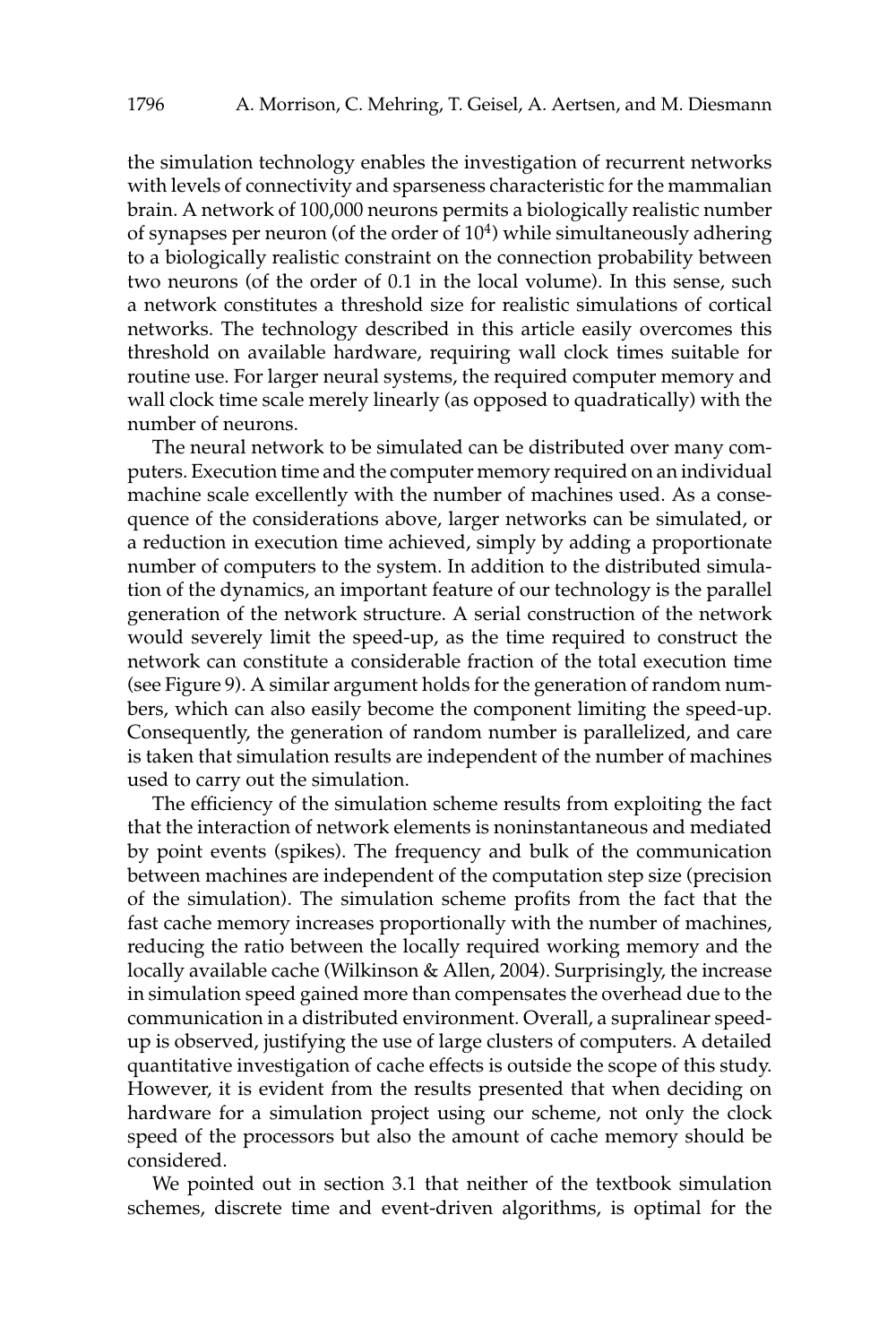simulation of biological neural networks. Instead, only a carefully adjusted hybrid of both leads to a satisfactory run-time behavior. A similar observation is made with respect to the class design of the software components (cf. the comment on this observation in Gamma, Helm, Johnson, & Vlissides, 1994). Only a well-balanced mixture of objects from the problem domain (neurobiology) and from the machine-oriented domain of parallel algorithms leads to a design that appropriately compromises between the heterogeneity of biological structure, usability of the software, and the efficiency of the simulation on today's computer hardware. Both observations argue for a pragmatic and undogmatic usage of software design principles and the selection of an implementation language supporting multiple paradigms (Stroustrup, 1994). Ideally, the interface with which the researcher, attempting to implement a new neuron model, is confronted would be expressed in terms of neuroscience concepts and objects, while the objects of the software layer below are optimized for cache exploitation and efficient communication. We have made some first steps in this direction, but further research is required to work out how this approach can consistently be applied to the different components of the simulation scheme.

Future work on this topic falls broadly into two categories: optimization and functionality. With respect to the former, the clearly observable cache effects suggest that much could be gained by optimizing the data structures accordingly. We are currently testing various alternative representations of the network structure and update schemes in order to enhance the cache usage, particularly for low numbers of machines. Furthermore, the load balancing currently carried out by the simulation kernel is minimal and relies on the static uniform distribution of network elements and their types over the available machines. Thus, efficient use of the hardware resources requires homogeneous computer clusters. While in the context of high-performance computing this does not represent a major constraint, the limitation becomes relevant when more structured networks are investigated with large differences in the communication load between and within subnetworks. The next step in addressing the problem of load balancing would be to provide user-level control over the mapping of network elements to machines. Finally, the results presented in this article demonstrate that it is possible and efficient to execute our code on computers with multiple processors. However, the use of a communication protocol developed under the constraints of distributed computing (Pacheco, 1997) does not fully exploit the existence of a working memory addressable by all processors. In the framework of the NEST initiative (www.nest-initiative.org) we are developing the simulation technology for computers with multiple processors. Current trends in computer hardware toward clusters of multiprocessor machines, whereby each machine has a small number of processors and support for multithreading (Butenhof, 1997) in the individual processors, makes a hybrid simulation kernel using multithreading locally and message passing between computers increasingly interesting.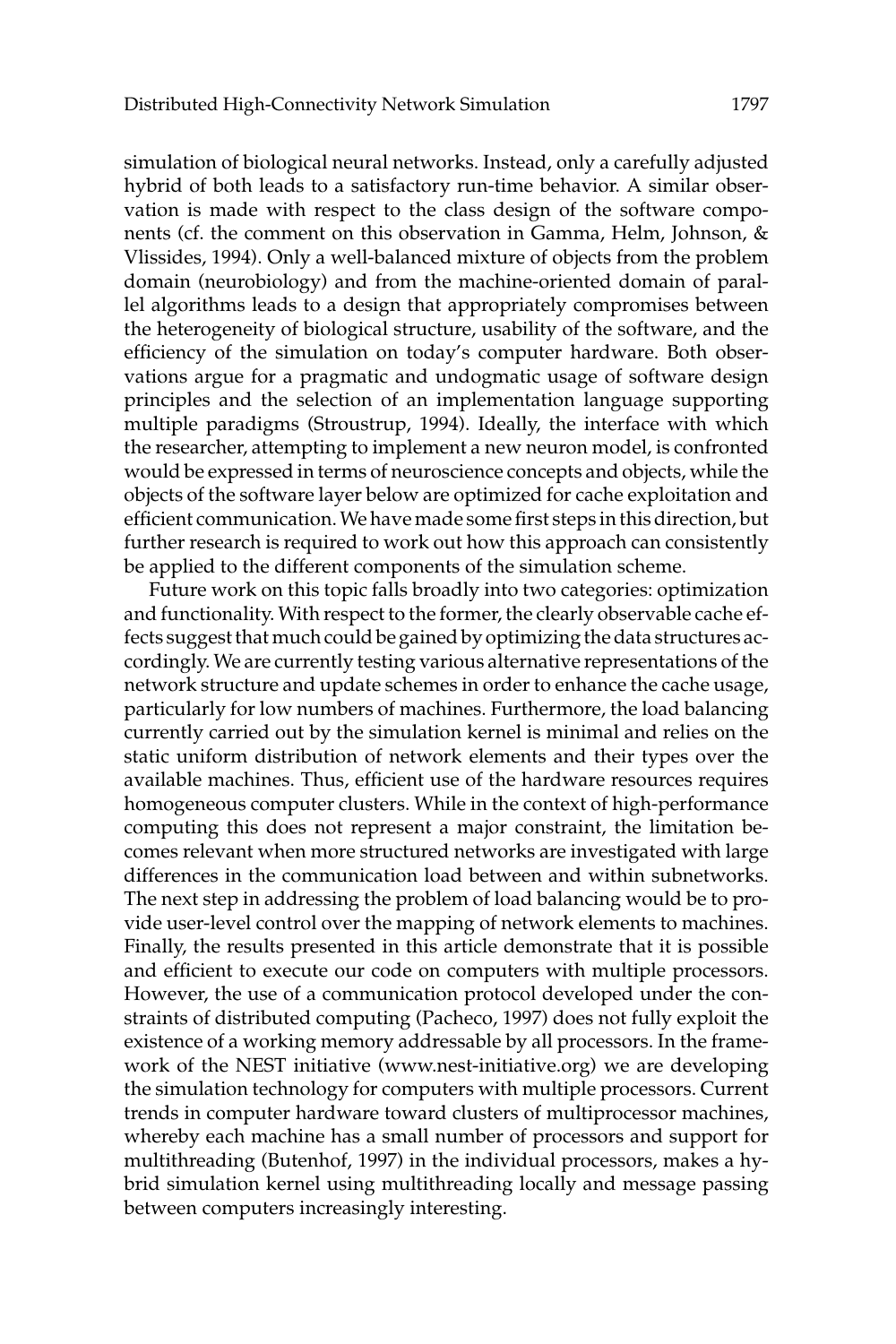One factor limiting the usability of the software described here is that the protocol for a particular simulation experiment must be specified by a C++ program. In a parallel line of work, we are developing a simulation language interpreter enabling the interactive specification and manipulation of neural systems simulations (Diesmann & Gewaltig, 2002). It remains to be investigated how the distributed simulation kernel can be combined with this interpreter. Other current work (Morrison, Hake, Straube, Plesser, & Diesmann, 2005) focuses on extending the functional range of the technology through the incorporation of precise (off-grid) spike times (see Hansel, Mato, Meunier, & Neltner, 1998; Rotter & Diesmann, 1999; Shelley & Tao, 2001, for discussion) and spike-time-dependent plasticity (Morrison, Aertsen, & Diesmann, 2004) into the simulation scheme. In future projects, structural plasticity and the interaction of spiking neural networks with modulatory chemical subsystems will also be addressed.

#### **Acknowledgments**

We acknowledge constructive discussions with Denny Fliegner, Stefan Rotter, Masayoshi Kubo, and the members of the NEST collaboration (in particular Marc-Oliver Gewaltig and Hans Ekkehard Plesser). This work was partially funded by the Volkswagen Foundation, GIF, BIF, DIP F1.2, DAAD 313-PPP-N4-lk, and BMBF Grant 01GQ0420 to BCCN Freiburg. All simulations have been carried out using the parallel computing facilities of the Max-Planck-Institute for Fluid Dynamics (now MPI for Dynamics and Self Organization) in Göttingen and the Agricultural University of Norway in Ås. Part of the work was carried out when A. M. and M. D. were based at the Max-Planck-Institute for Fluid Dynamics. The initial distributed version of the simulation software was developed by Mehring in the context of Mehring, et al. (2003).

### **References**

- Abbott, L. F., & Nelson, S. B. (2000). Synaptic plasticity: Taming the beast. *Nat. Neurosci.*, *3*(Suppl.), 1178–1183.
- Abeles, M. (1982). *Local cortical circuits: An electrophysiological study*. Berlin: Springer-Verlag.
- Abeles, M. (1991). *Corticonics: Neural circuits of the cerebral cortex*. Cambridge: Cambridge University Press.
- Aertsen, A., Gerstein, G., Habib, M., & Palm, G. (1989). Dynamics of neuronal firing correlation: Modulation of "effective connectivity." *J. Neurophysiol.*, *61*(5), 900– 917.
- Aho, A. V., Hopcroft, J. E., & Ullman, J. D. (1983). *Data structures and algorithms*. Reading, MA: Addison-Wesley.
- Aviel, Y., Mehring, C., Abeles, M., & Horn, D. (2003). On embedding synfire chains in a balanced network. *Neural Comput.*, *15*(6), 1321–1340.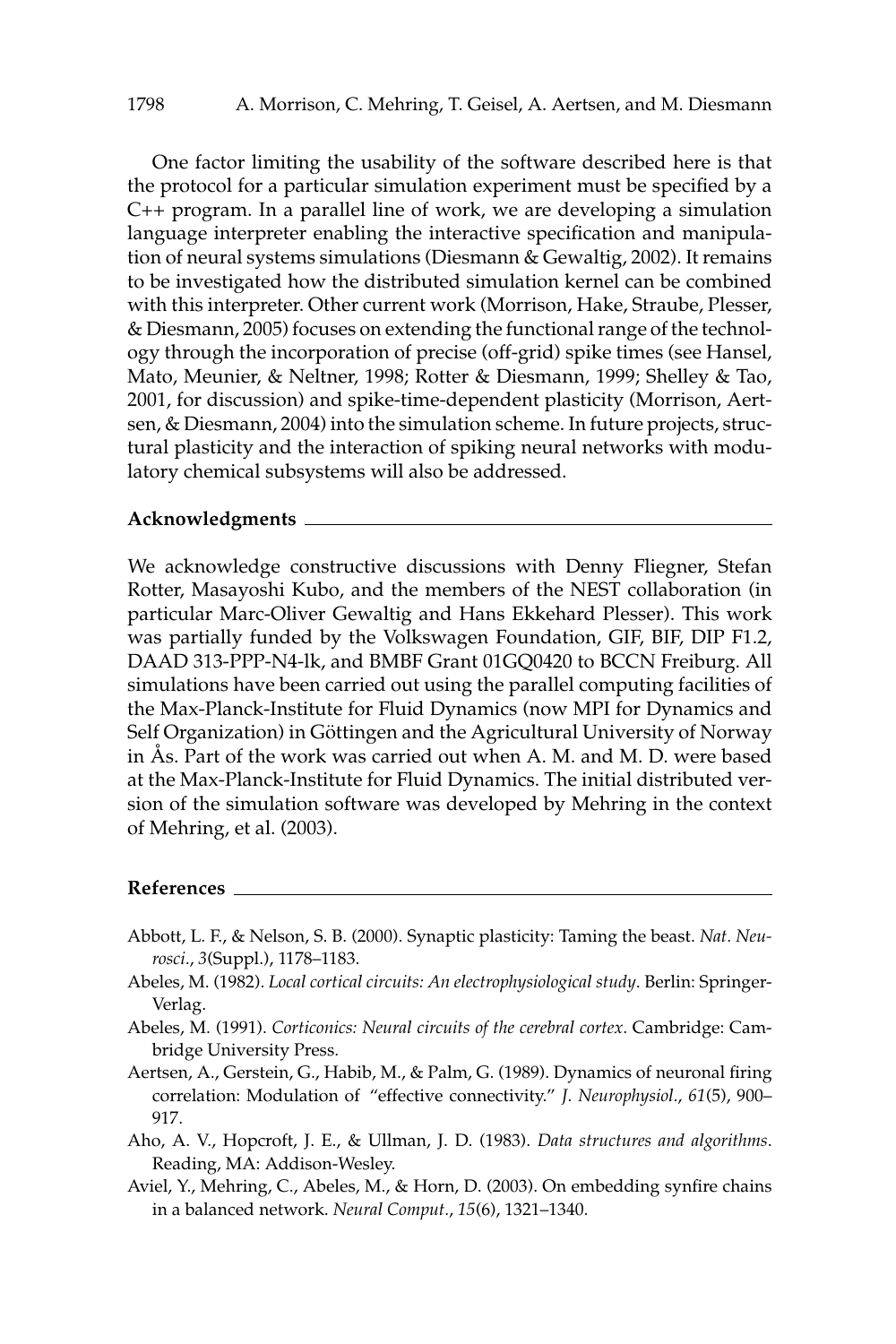- Bernard, C., Ge, Y. C., Stockley, E., Willis, J. B., & Wheal, H. V. (1994). Synaptic integration of NMDA and non-NMDA receptors in large neuronal network models solved by means of differential equations. *Biol. Cybern.*, *70*, 267– 273.
- Bi, G.-q., & Poo, M.-m. (1998). Activity-induced synaptic modifications in hippocampal culture: Dependence on spike timing, synaptic strength and cell type. *J. Neurosci.*, *18*, 10464–10472.
- Bi, G., & Poo, M. (2001). Synaptic modification by correlated activity: Hebb's postulate revisited. *Annu. Rev. of Neurosci.*, *24*, 139–166.
- Bower, J. M., & Beeman, D. (1997). *The book of GENESIS: Exploring realistic neural models with the GEneral NEural SImulation System* (2nd ed.). New York: TELOS, Springer-Verlag.
- Braitenberg, V. (1978). Cell assemblies in the cerebral cortex. In R. Heim & G. Palm (Eds.), *Theoretical approaches to complex systems*. Berlin: Springer.
- Braitenberg, V., & Schüz, A. (1998). Cortex: Statistics and geometry of neuronal connec*tivity* (2nd ed.). Berlin: Springer-Verlag.
- Brunel, N. (2000). Dynamics of sparsely connected networks of excitatory and inhibitory spiking neurons. *J. Comput. Neurosci.*, *8*(3), 183–208.
- Butenhof, D. R. (1997). *Programming with POSIX threads*. Reading, MA: Addison-Wesley.
- Chance, F. S., Abbott, L. F., & Reyes, A. D. (2002). Gain modulation from background synaptic input. *Neuron*, *35*, 773–782.
- Dayan, P., & Abbott, L. F. (2001). *Theoretical neuroscience*. Cambridge, MA: MIT Press.
- Delorme, A., & Thorpe, S. (2003). Spikenet: An event-driven simulation package for modeling large networks of spiking neurons. *Network: Comput. Neural Systems*, *14*, 613–627.
- Destexhe, A., Rudolph, M., & Pare, D. (2003). The high-conductance state of neocortical neurons in vivo. *Nat. Rev. Neurosci.*, *4*, 739–751.
- Diesmann, M., & Gewaltig, M.-O. (2002). NEST: An environment for neural systems simulations. In T. Plesser & V. Macho (Eds.), *Forschung und wisschenschaftliches* Rechnen, Beiträge zum Heinz-Billing-Preis 2001 (pp. 43–70). Göttingen: Ges. für Wiss. Datenverarbeitung.
- Diesmann, M., Gewaltig, M.-O., & Aertsen, A. (1995). *SYNOD: An environment for neural systems simulations: Language interface and tutorial* (Tech. Rep. GC-AA-/95- 3). Tel Aviv: Weizmann Institute of Science.
- Diesmann, M., Gewaltig, M.-O., & Aertsen, A. (1999). Stable propagation of synchronous spiking in cortical neural networks. *Nature*, *402*, 529–533.
- Diesmann, M., Gewaltig, M.-O., Rotter, S., & Aertsen, A. (2001). State space analysis of synchronous spiking in cortical neural networks. *Neurocomputing*, *38–40*, 565– 571.
- Ermentrout, B. (2002). *Simulating, analyzing, and animating dynamical systems: A guide to Xppaut for researchers and students (software, environments, tools)*. Philadelphia: Society for Industrial and Applied Math.
- Galassi, M., Gough, B., & Jungman, G. (2001). *Gnu scientific library: Reference manual*. Bristol, UK: Network Theory Ltd.
- Gamma, E., Helm, R., Johnson, R., & Vlissides, J. (1994). *Design patterns: Elements of reusable object-oriented Software*. Reading, MA: Addison-Wesely.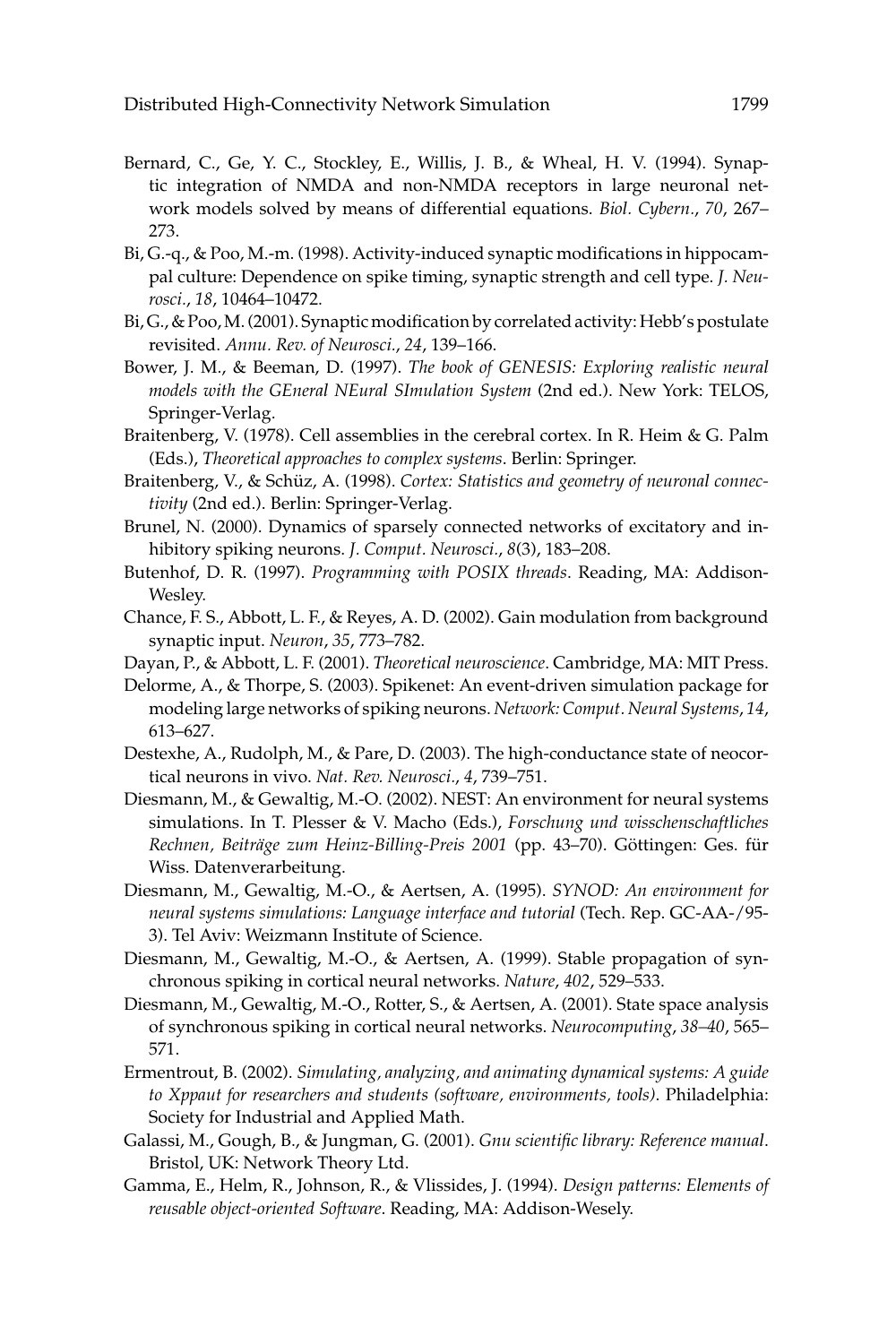- Gerstein, G. L., Bedenbaugh, P., & Aertsen, A. (1989). Neuronal assemblies. *IEEE Trans. Biomed. Eng.*, *36*, 4–14.
- Gewaltig, M.-O. (2000). *Evolution of synchronous spike volleys in cortical Networks: Network simulations and continuous probabilistic models*. Aachen, Germany: Shaker.
- Gross, J., & Yellen, J. (1999). *Graph theory and its applications*. Boca Ratan, FL: CRC Press.
- Hansel, D., Mato, G., Meunier, C., & Neltner, L. (1998). On numerical simulations of integrate-and-fire neural networks. *Neural Comput.*, *10*(2), 467–483.
- Hawkes, A. G. (1971). Point spectra of some mutually exciting point processes.*Journal of the Royal Statistical Society (London) B, 33*, 438–443.
- Hebb, D. O. (1949). *Organization of behavior: A neurophysiological theory*. New York: Wiley.
- Hines, M., & Carnevale, N. T. (1997). The NEURON simulation environment. *Neural Comput.*, *9*, 1179–1209.
- Jack, J. J. B., Noble, D., & Tsien, R. W. (1983). *Electric current flow in excitable cells*. New York: Oxford University Press.
- Knuth, D. E. (1997). *The art of computer programming: Seminumerical algorithms* (3rd ed., Vol. 2). Reading, MA: Addison-Wesley.
- Koch, C. (1999). *Biophysics of computation: Information processing in single neurons*. New York: Oxford University Press.
- Koch, C., & Segev, I. (1989). *Methods in neuronal modeling*. Cambridge, MA: MIT Press.
- Kuhn, A., Aertsen, A., & Rotter, S. (2003). Higher-order statistics of input ensembles and the response of simple model neurons. *Neural Comput.*, *15*(1), 67–101.
- Kuhn, A., Aertsen, A., & Rotter, S. (2004). Neuronal integration of synaptic input in the fluctuation-driven regime. *J. Neurosci.*, *24*, 2345–2356.
- Kumar, A., Kremkow, J., Rotter, S., & Aertsen, A. (2004). Synaptic integration in a 3-compartment model of layer 5 pyramidal neurons. *FENS Abstr.*, 2, A014.27.
- Larkum, M., Zhu, J., & Sakmann, B. (2001). Dendritic mechanisms underlying the coupling of the dendritic with the axonal action potential initiation zone of adult rat layer 5 pyramidal neurons. *J. Neurophysiol.*, *533 (pt. 2)*, 447–466.
- Lee, G., & Farhat, N. H. (2001). The double queue method: A numerical method for integrate-and-fire neuron networks. *Neural Networks*, *14*, 921–932.
- Markram, H., & Tsodyks, M. (1996). Redistribution of synaptic efficacy between neocortical pyramidal neurons. *Nature*, *382*(6594), 807–810.
- Mattia, M., & Del Giudice, P. (2000). Efficient event-driven simulation of large networks of spiking neurons and dynamical synapses. *Neural Comput.*, *12*(10), 2305– 2329.
- Mehring, C., Hehl, U., Kubo, M., Diesmann, M., & Aertsen, A. (2003). Activity dynamics and propagation of synchronous spiking in locally connected random networks. *Biol. Cybern. 88*(5), 395–408.
- Morrison, A., Aertsen, A., & Diesmann, M. (2004). *Stability of plastic recurrent networks*. Paper presented at the Monte Verita Workshop on Spike-Timing Dependent Plasticity, Monte Verita, Ascona, Switzerland.
- Morrison, A., Hake, J., Straube, S., Plesser, H. E., & Diesmann, M. (2005). Precise spike timing with exact subthreshold integration in discrete time network simulations. In *Proceedings of the 30th Göttingen Neurobiology Conference*, Neuroforum Supplement 1, pp. 205B.